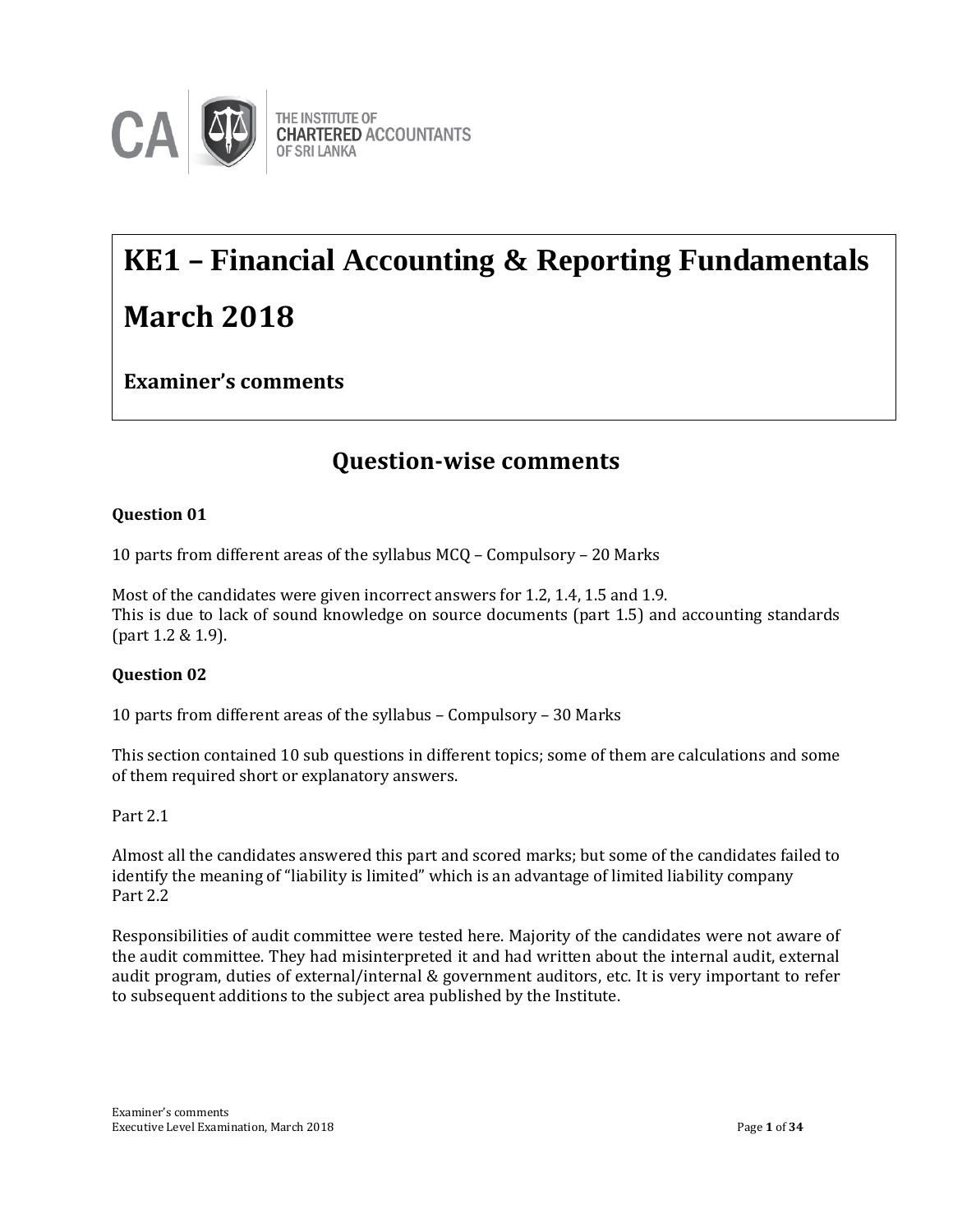#### Part 2.3

This question was based on conceptual framework for financial reporting.

The expectation was to identify the scenario given as an asset or not. Most of the candidates had identified correctly but were unable to justify the reason for their decision referring to the conceptual framework. Therefore, some of the candidates had referred to the accounting concepts such as accrual basis.

## Part 2.4

The need for maintaining the primary books were tested.

Most of the candidates had given the answer which was not expected by the examiner. Most of them answered for "what is" instead of "need for".

Some of the candidates do not have an understanding of the difference between a source document and a primary book (accordingly a few had mentioned that sales/purchase return day books are documents)

## Part 2.5

Tested basic double entry recording based on the source documents. Performance is at an acceptable level Further some students lost marks as they hadn't written figures (incompleteness). In addition, some misunderstandings were noted in the answers to part ii, which demonstrated lack of knowledge over which party who should have originated the credit note.

#### Part 2.6

Reconciliation of control accounts balance was tested in this question and this was a practical application question. Most of the candidates had answered, assuming the routine pattern, i.e. considering all given errors should be adjusted, and therefore they had considered Rs. 53,000 as the adjustment (sales day book under cast value which does not have an impact on control accounts).

#### Part 2.7

Knowledge of preparation of bank reconciliation was tested in this question.

Paying attention to action verbs seemed lacking in answers and some of the candidates had mentioned only examples without giving reasons for difference between bank statement balance and cash book balance. This resulted in loss of marks.

#### Part 2.8

Knowledge of adjusting and non-adjusting events (LKAS 10) had been tested. Most of the students had not identified the requirement of the question and tried to give more examples rather than explaining the principle. The principle behind identification of adjusting and non-adjusting events was not discussed properly (e.g.: identification of the period, nature of both the events were not correctly written).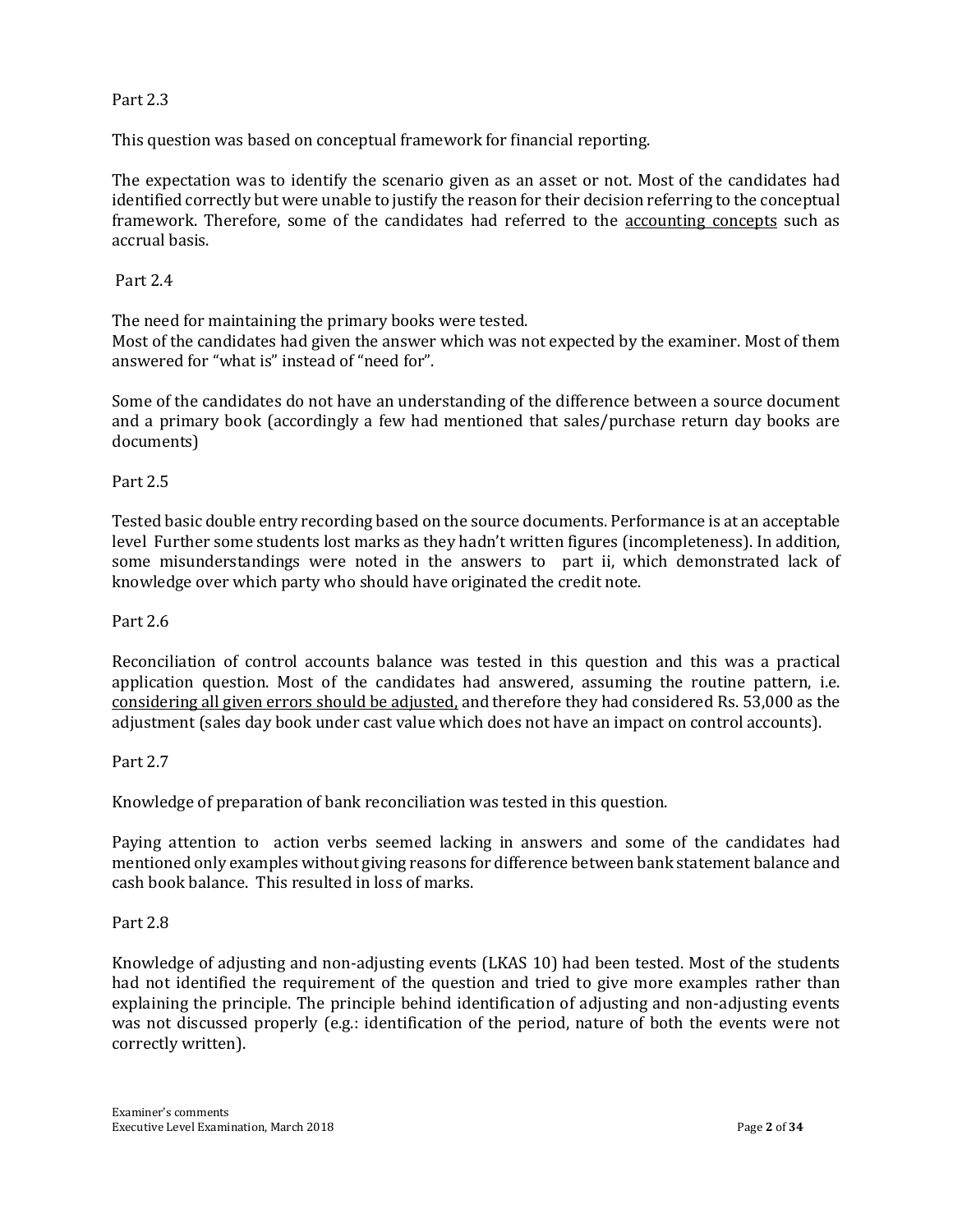#### Part 2.9

Candidates were expected to identify the criteria to be satisfied, for a provision to be recognized.

This question was well answered by the most of the candidates.

However, some had lost marks due to incomplete writing, improper or wrong wordings and incomplete knowledge on LKASs (e.g.: best estimate instead of reliable estimate/ definite outflow instead of probable outflow/ future obligation instead of present obligation).

Part 2.10

Basic accounting ratios were tested.

Only part (iii) was properly answered. Some of the candidates had written the formula but had considered wrong data for calculations and some of the candidates were unaware of the meaning of the components given in the formula.

#### **Question 03**

Optional - 10 marks

The connection between "dual aspect" of accounting and the accounting equation and in part (b) knowledge of Journal entries required for error correction is tested in this question.

In some cases, students' knowledge on application of figures in a given scenario, into the accounting equation was not satisfactory. As this is fundamental, students should be thorough on it (Part a). In part b, correcting errors using Journal entries some students had used "Suspense Accounts" which is principally wrong.

#### **Question 04**

Optional - 10 marks

Knowledge of partnership accounting was tested in this question giving more emphasis on appropriation of profit with guaranteed income accounting while other partners' agreed to share the shortfall, if any.

Minimum net annual income was not properly understood by most of the candidates. Annual income consists of Profit and Interest on Capital for Vipul. Most of the candidates had only taken the profit component for this adjustment. Further to that, some candidates distributed the difference arising from the income guarantee between the other two partners.

Adjustment required for insurance claim receipt was not properly understood and wrong amended profit was taken to appropriation account.

Some of the candidates had shown drawings in the appropriation account which showed the lack of knowledge in principles.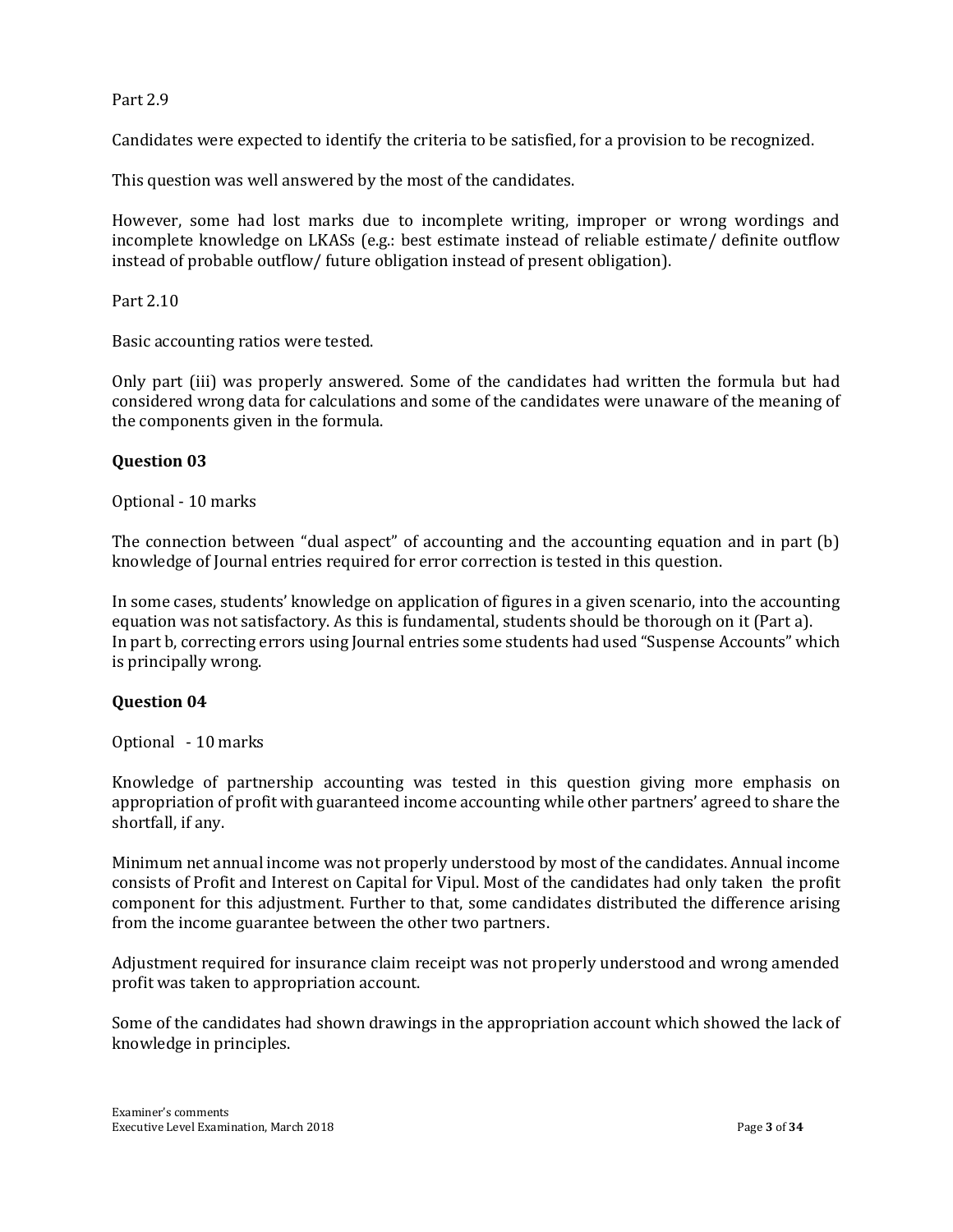Interest on loan given by the partners was taken to the appropriation account by some of the candidates.

Fair number of candidates had not given attention to the monthly salary given and considered it as annual salary amount. Some of the candidates had drawn capital accounts and irrelevant entries had been posted, displaying lack of knowledge in principles.

# **Question 05**

Optional - 10 marks

Required to prepare the Income Statement and the Statement of Financial Position for a sole proprietorship.

In most of the cases students' knowledge on clearly identifying assets, liabilities, income & expenditure was not satisfactory. (e.g.: advance paid for furniture was taken as an expense, salary paid by owner's money was not taken as an expense, rent deposit was taken as an expense, other expenses were not accounted in the business's accounts)

Accrual basis in accounting was not followed correctly by some candidates (in computing rent expense).

The correct accounting formats for the Income Statement and the Statement of Financial Position had not been followed by the some candidates (e.g.: incomplete formats, wrong categorisation of items in the Financial Statements).

A few had not properly understood the requirement of the question and provided an Income & Expenditure Account instead of an Income Statement.

Some had not provided workings / descriptions for figures in the Financial Statements, hence lost marks.

#### **Question 06**

Optional -10 marks

This is a question about cash flow statement based on indirect method.

Most of the candidates had well answered this question.

In some cases, some of the students had confused the indirect method with the direct method whist some have taken irrelevant figures. Instances were found where some of the items were recorded under the incorrect category (e.g.: share issue under investing activities and investments under financing activities)

Some instances were found that incorrect adjustments to profit before tax and working capital changes.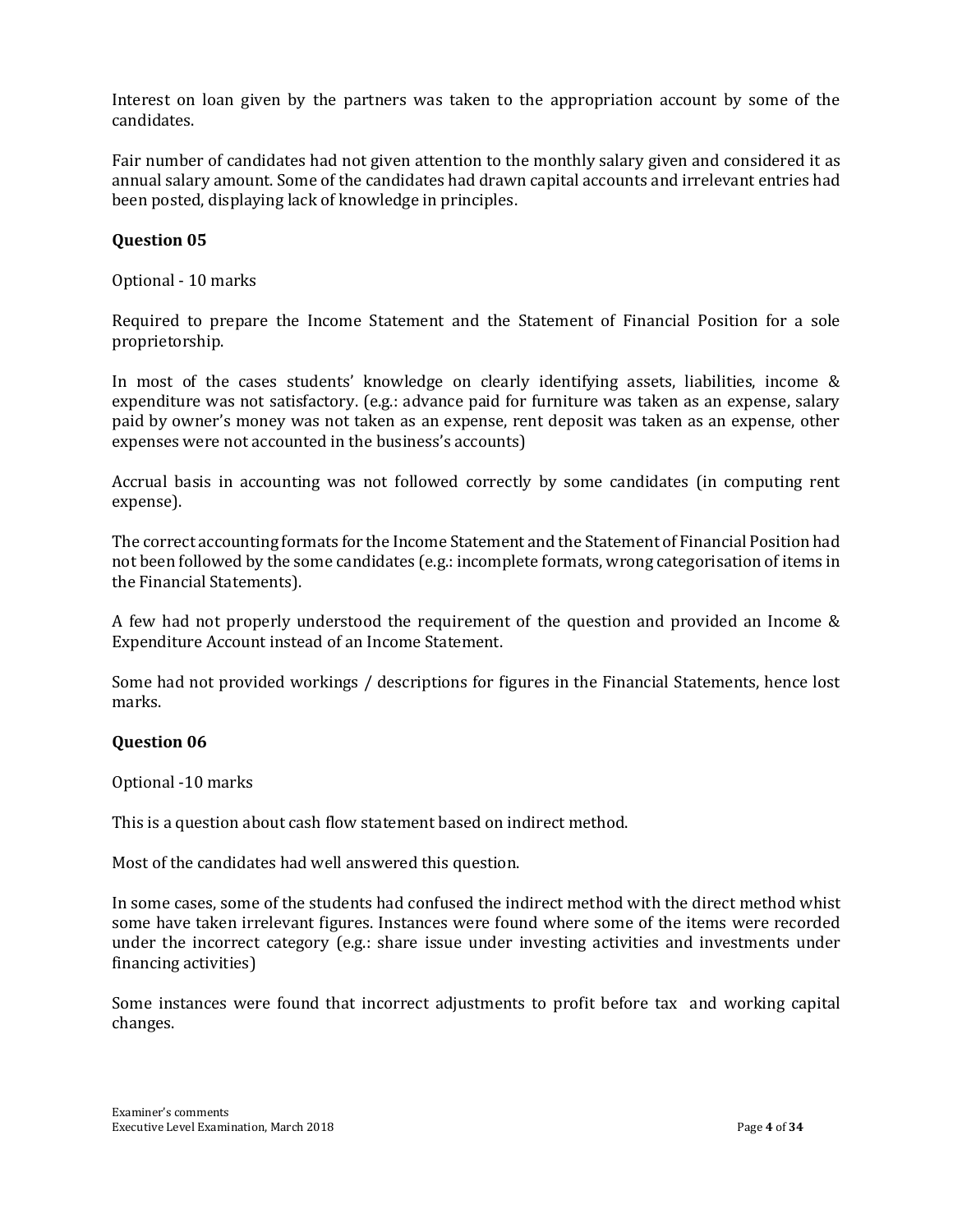Preparation of Financial Statements– Compulsory – 20 marks

This question was mainly framed to test the basic knowledge on accounting of deferred taxation, Finance lease and accounting for disposal of revalued building.

#### Deferred Taxation

The carrying amount of the machine (i.e. Rs. 20,400,000) was not taken as accounting base. The acquisition cost of the machine (i.e. Rs. 25,500,000) was incorrectly taken as accounting base. The adjustment for depreciation incorrectly computed. Hence the tax base (i.e. Rs. 25,500,000x  $1/8 * 6$ ) years = Rs. 19,125,000) was not computed or had been incorrectly computed. The temporary difference was incorrectly computed by a large number of candidates. (i.e. incorrect answer Rs. 25,500,000- Rs. 20,400,000 = Rs. 5,100,000 , correct answer Rs. 20,400,000 – Rs. 19,125,000 = Rs. 1,275,000). Most of the candidates had used the corporate tax rate (28%) correctly for deferred taxation.

#### Finance Lease

Most of the candidates were totally unaware of the accounting treatment for finance lease. The candidates ignored the present value of minimum lease payments (Rs.4,626,000) and had incorrectly taken the higher value of the machine (Rs. 5,000,000) as cost, therefore had incorrectly computed the depreciation for the year. (Incorrect answer Rs.  $5,000,000/4$  = Rs. 1,250,000, correct answer Rs. 4,626,000/4 = Rs.1, 156, 500). Interest calculation for two years was incorrect too due to the reason of not working out the correct opening balance. The incorrect computation is Rs. 6,000,000- Rs. 2,400,000 x15%= Rs. 540,000. The correct computation is Rs. 4, 626,000 – Rs. 1,200,000= Rs. 3,426,000x15%= Rs. 513, 900 for 2017 and Rs. 3,426,000+Rs.513, 900 – Rs.1, 200,000 = Rs. 2,739,900 x15% =Rs.410,985 for 2018. Due to these errors the lessors balance was incorrectly apportioned to the current and non-current liabilities.

Almost all candidates incorrectly presented the finance lease machine in the statement of financial position as at 31 -12- 2017.

Disposal of revalued property

Most of the answers were incorrect due to computation of depreciation of the revalued building that had been disposed. The number of years after revaluation on 31-12-2015 was only 16.5 years but this was incorrectly taken as 20 years. The disposal profit was incorrect too, due to the above mistake.

Most of the candidates failed to transfer the revaluation surplus from the revaluation reserve to retained earnings after disposal of the building as per LKAS.

Few candidates had simply written the Statement of Financial Position for the year ended instead of mentioning a specific date.

The depreciation of finance lease of the machine was not included in Cost of Sales by a large number of candidates; similar adjustment was repeated in the previous examinations too.

The deferred tax was not added to the provision for taxation by a large number of candidates in the Income Statement.

The net realizable value of the inventory which was higher than its cost was incorrectly taken to cost of sales by few candidates.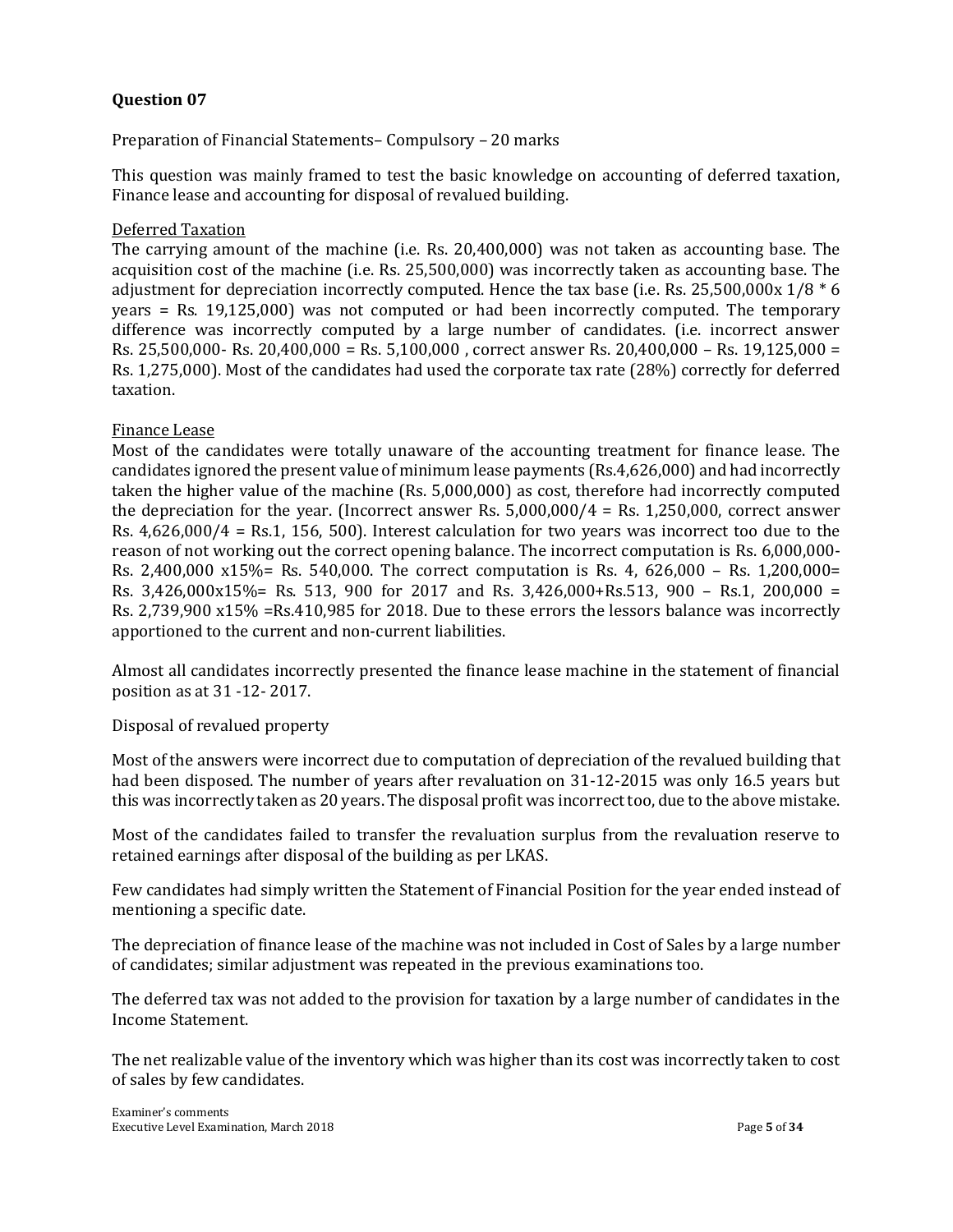

# **KE2 – Management Accounting Information March 2018**

**Examiner's comments**

# **Question-wise comments**

# **General comments about submission of workings**

There were a number of instances where marking examiners could not award marks due to the failure of candidates to submit workings. When a candidate has made a mistake, and the particular workings is not shown, it may not be possible for the examiner to award marks for the correct steps in the particular workings, and possibly also other subsequent steps which would have otherwise earned marks.

# **General comments about candidates' handwriting**

There were a number of instances, where the marking examiners found it extremely difficult to read the candidates' handwriting. If the examiner is unable to read what has been written, then no marks can be awarded to the illegible section.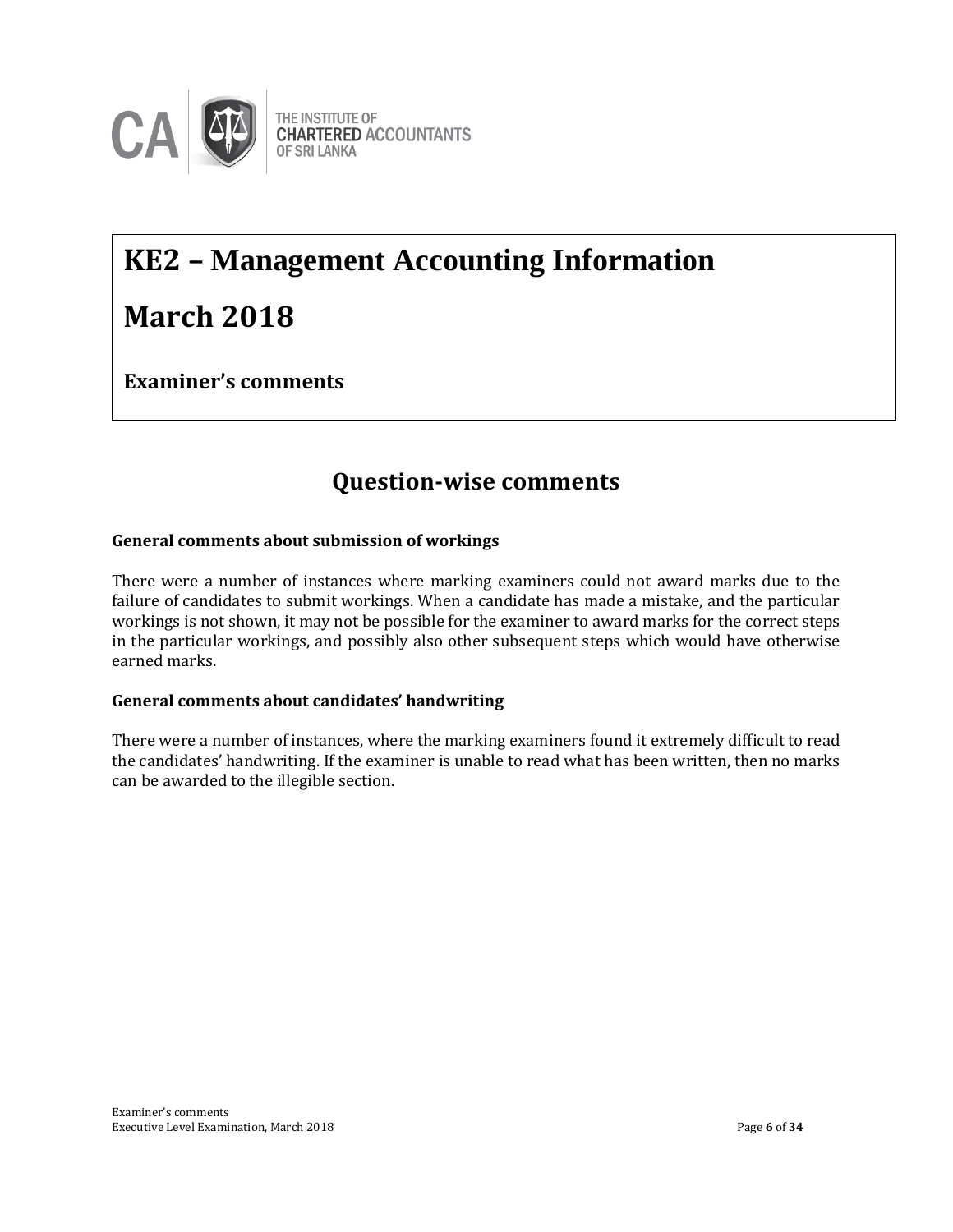| Percentage<br>Selection by<br><b>Candidates</b><br>Question<br>No. | $\boldsymbol{A}$ | $\, {\bf B}$     | $\mathsf C$ | ${\bf D}$      | N/A              |
|--------------------------------------------------------------------|------------------|------------------|-------------|----------------|------------------|
| $1.1\,$                                                            | 67               | $\boldsymbol{6}$ | 26          | $\mathbf{1}$   | $\boldsymbol{0}$ |
| $1.2\,$                                                            | $20\,$           | 39               | 31          | 9              | $\mathbf 1$      |
| 1.3                                                                | 5                | 5                | 24          | 66             | $\boldsymbol{0}$ |
| 1.4                                                                | 15               | 33               | 34          | 18             | $\boldsymbol{0}$ |
| 15                                                                 | 16               | $12\,$           | 68          | $\overline{4}$ | $\boldsymbol{0}$ |
| $1.6\,$                                                            | 9                | 62               | 12          | $16\,$         | $\mathbf{1}$     |
| $1.7\,$                                                            | 37               | 38               | $17\,$      | $\, 8$         | $\boldsymbol{0}$ |
| $1.8\,$                                                            | 31               | $27\,$           | 29          | 13             | $\boldsymbol{0}$ |
| 1.9                                                                | 13               | 55               | 25          | $6\,$          | $\mathbf{1}$     |
| $1.10\,$                                                           | $\overline{4}$   | 45               | 44          | $\overline{7}$ | $\boldsymbol{0}$ |

Correct answer has been squared.

The answer to Question 1.4 was the poorest answer as it showed that many students had not read and understood the question and confused the Gross Profit Margin with the Profit Mark-up.

It was noted that some students had not answered some questions even though these were Multiple Choice Questions.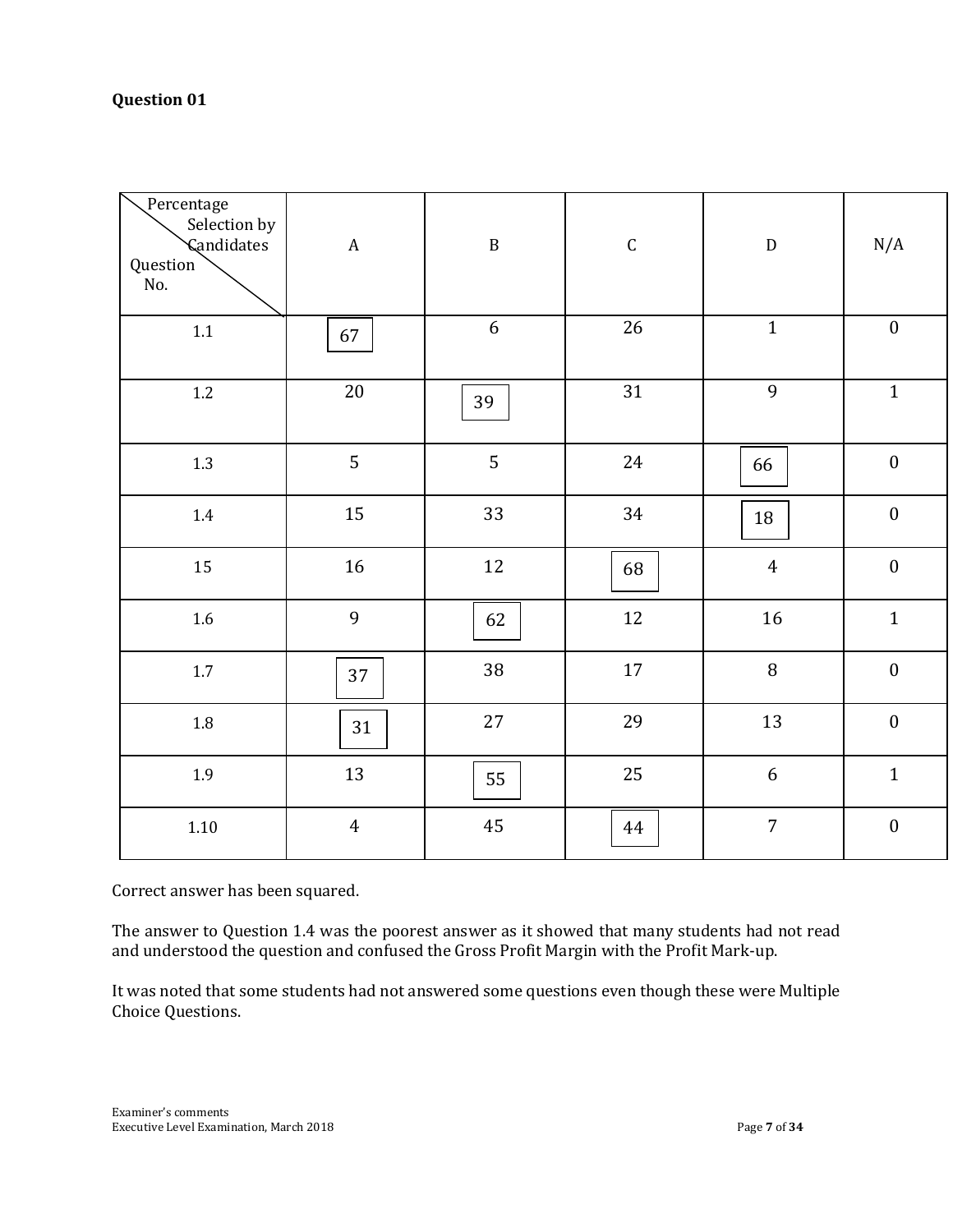- Q.2.1 Fairly answered by many candidates. However, some had given the correct examples for both Simple Cost units and Composite Cost Units but had failed to explain these terms.
- Q. 2.2 2.3, 2.7 and 2.10 satisfactorily answered by majority of the candidates.
- Q. 2.4 Part (i) has been answered correctly by majority of students but performance on Part (i) and (iii) was very poor.
- Q.2.5 Performance was poor with many candidates scoring low marks on this question. It is evident that these type of questions were not practiced by students.
- Q.2.6 Some candidates had applied the incorrect formulae in their calculations of the monthly installment. Many did not understand that the monthly installment deposit should commenced immediately and therefore, applied the formula incorrectly.
- Q 2.8 Fairly answered by many candidates. However, some had calculated only the profit maximizing sales quantity but not the change to be done to maximize the profit.
- Q.2.9 Inflation adjustment had not been considered by many students but an average number of students had applied the High-low method to develop the Linear Equation.

## **Question 03**

Optional 10 marks

This question has been designed to test the Intended Learning Outcomes (ILO) of Chapter 5 "Accounting for Labour" of ICASL Study Guide.

Some students had not attempted this question and the students who attempted had not performed well. The average marks for this question was 2 -3 marks. Very few no. of students had scored more than 5 marks.

#### Part (a)

Overtime premium had not been adjusted correctly and therefore, students ended up with incorrect minimum daily payment.

#### Part (b)

Most of the students had not compared the labour pay with the minimum daily payment computed in Part (a) and many students had proportionated the Production Overhead Expense even though it is a fixed cost.

#### Part (c)

Many students had correctly calculated the productivity ratio but were very poor in computing the capacity ratio.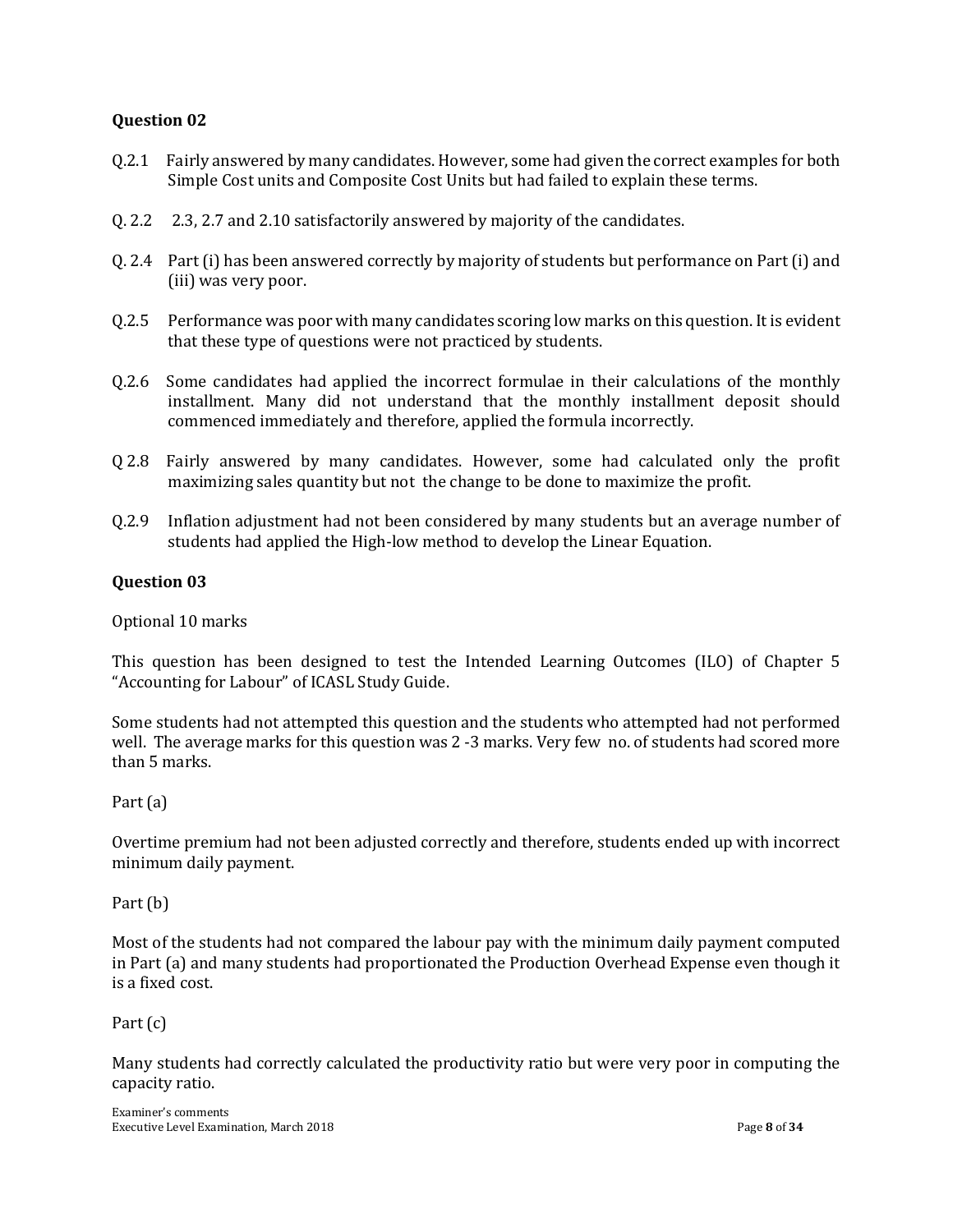Optional 10 marks

This Question had been designed to test the Intended Learning Outcomes (ILO) of Chapter 8 "Probability" of ICASL Study Guide.

Although, only 35% -40% students had attempted this question, they had not applied the probability correctly. This shows poor technical knowledge in application of the probability concept.

A large number of students considered only sales probability and failed to apply the joint probability concept which appears that students were not very familiar with the joint probability concept and that their understanding was restricted to simple probability attached in a single dimension.

Many students had not identified the advertising cost of Rs. 6 million as a fixed component of the cost.

Some students had just recommended the advertising campaign because of the positive value in profit after advertising, but in fact the decision should be based on the comparison of profits with advertising and without advertising.

#### **Question 05**

Optional 10 marks

This question has been designed to test the Intended Learning Outcomes (ILO) of Chapter 13 "Project Appraisal Fundamentals" of ICASL Study Guide.

Part (a)

Most of the students had not identified the operational cost cash flow since it is varying from the 6<sup>th</sup> year onwards.

Some students had considered the project period as 10 years and applied the cash flows.

An average no. of students had computed using the IRR method.

Part (b)

Many students did not seem to have the technical knowledge on how to use the IRR factor to compare two projects and their answers reflected that they had good knowledge on NPV to evaluate the two projects.

Part (c)

Most of the students had failed to explain the Payback period technique but had explained the features of the payback period.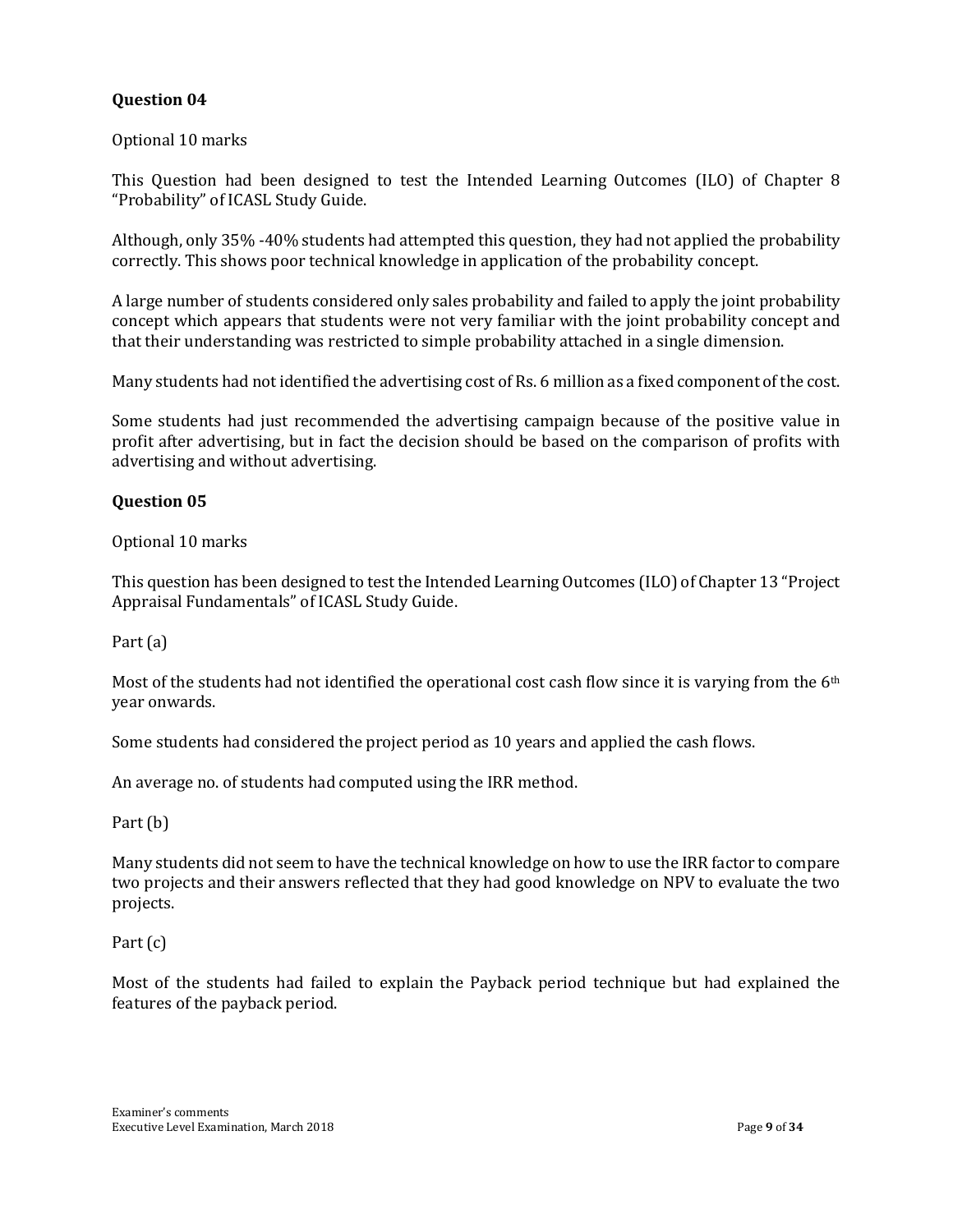## Optional 10 marks

This question had been designed to test the Intended Learning Outcomes (ILO) of Chapter 17 "Budgetary Control and Budgetary Systems" of ICASL Study Guide.

Part (a) - Many students had performed in this part and scored 3-4 marks out of 7 marks. Few students had mistakenly considered the number of units as 800 for the calculation of flexible budget.

Most of the students had not computed the semi-variables cost correctly in preparing the flexible budget.

Part (b) - Very few students answered satisfactorily on this part. This shows that students do not have a sound theoretical knowledge on the disadvantages of comparing the actual results against the fixed budget for decision making.

## **Question 07**

Compulsory Question 20 marks

This question has been designed to test the Intended Learning Outcomes (ILO) of Chapter 14 "Standard Costing" of ICASL Study Guide for Part (a), (b) and (c) and Chapter 11 " Absorption , Marginal and Activity Based Costing" of ICASL Study Guide for Part (d).

Part (a) Many students answered correctly on this part of the answer, however some students had referred to the accounting standards instead of standards costing.

Part (b) Students performance on this part is poor and some students referred to the accounting standards.

Part (c) Students performance on this part of the question was very poor and they could not produce the answer professionally. They simply mentioned the advantages of the use of technology and didn't provide reasons why the use of standard costing in advanced manufacturing technology environment was not worthwhile.

Part (d) Many students had calculated the FPOH absorption rate and unit cost under the absorption costing method but some students applied the number of units produced in the cost of sales calculation, instead of the number units sold.

Many students had not computed the over absorption correctly under the absorption costing approach. Candidates had mistakenly considered the difference between the number of units sold and the number of units budgeted to sell and ended up with under absorption.

E.g. Under absorption = (95,000 – 100,000) \*75 = Rs. 375,000

Some students had also proportionately applied the FPOH to the cost units sold under the Marginal Costing system.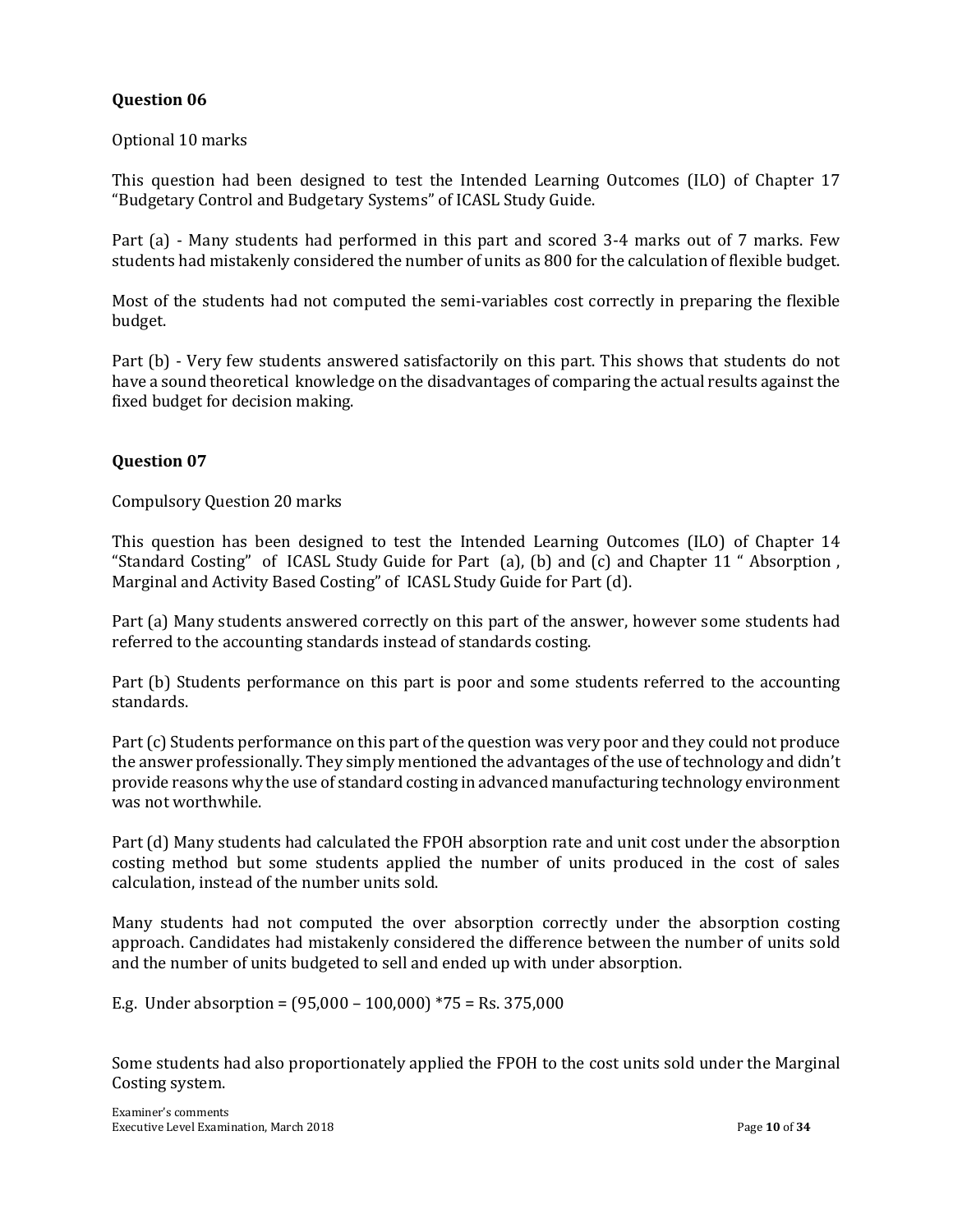

# **KE3 (A) – Fundamentals of Taxation March 2018**

**Examiner's Comments**

# **Question-wise comments**

The paper comprised of three (03) questions.

# **Question 01**

(a) This is a five (05) part multiple choice question requiring candidates to choose the most correct answer out of the four (04) given options.

The question tested students' knowledge in the undermentioned areas of taxation:

- 1.1 Section 9 (d) exemption of interest income from income tax.
- 1.2 Section 202 penalty for failure to furnish a return of income on the due date.
- 1.3 Section 117 PAYE deduction in respect of a non-executive director whose name is included in the payroll.
- 1.4 Dividend tax payable by a company on distributions out of own profits and out of dividend received from a listed company.
- 1.5 Nation Building Tax (NBT) liability of a manufacturer of chemical products which are partly exported and partly sold in the local market.
- (b) This is a five (05) part short answer question.

The candidates were required to:

- 1.6 List two (02) differences between direct taxes and indirect taxes.
- 1.7 Compute total statutory income, assessable income and taxable income of an individual who has a twelve (12) years old son. Both father and son derive income from rent (section 6 and section 31)
- 1.8 Calculate Value Added Tax (VAT) payable by a company engaged in providing entertainment services whose taxable supply includes exempt supply.
- 1.9 Section 163 state two (02) instances where on assessment could be issued.
- 1.10 State the due dates for payment of Nation Building Tax (NBT) and the due date for the submission of NBT return in respect of a particular quarter.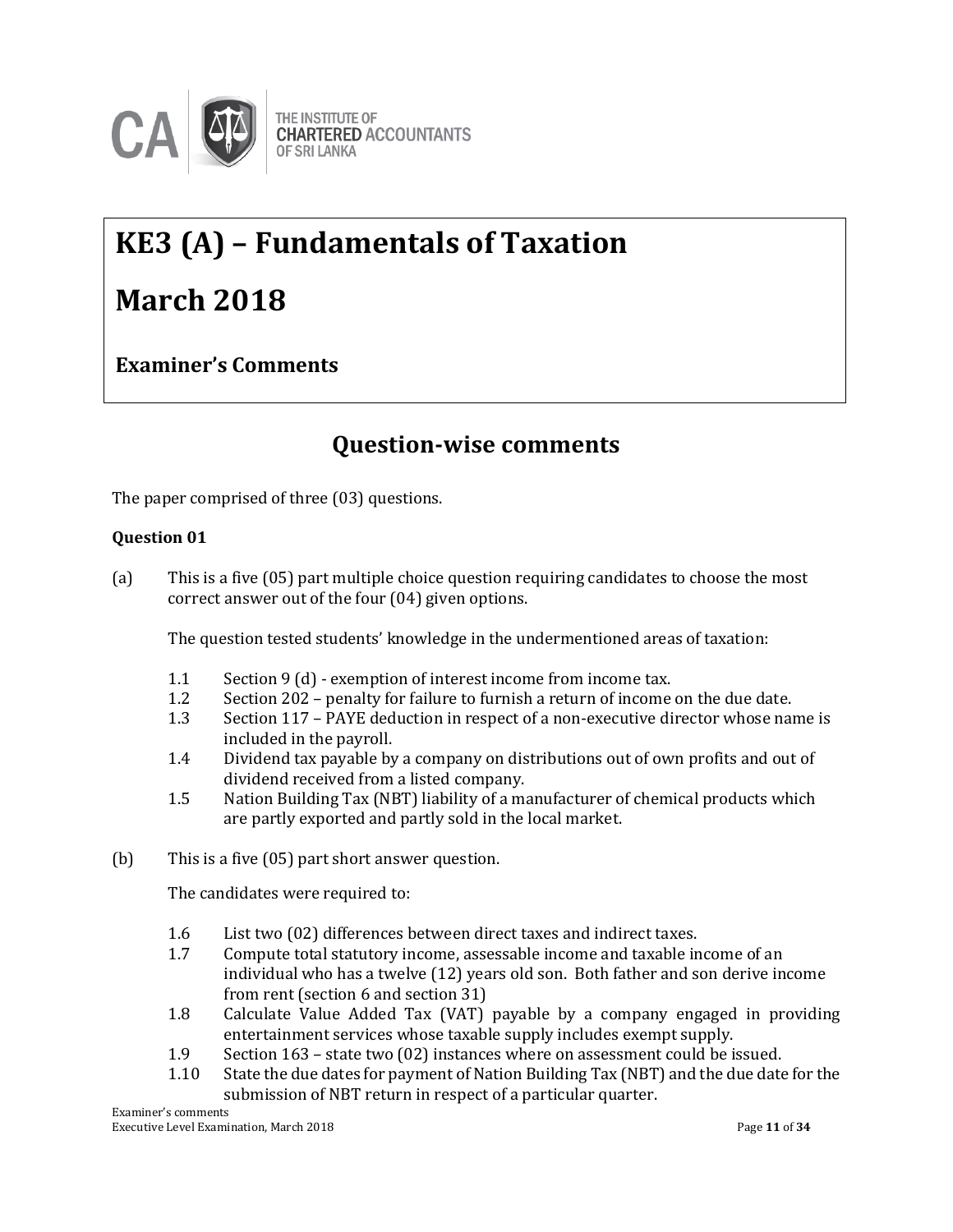#### **General comments**

(a) Overall performance in this (multiple choice) question was excellent. Majority of the candidates scored 60% or more of the allocated marks.

#### **Specific comments**

(a) Common mistakes made by the candidates. Majority of the candidates failed to give correct answer to the undermentioned parts of the question.

| Parr 1.3 | the failure is due to ignorance of section 117                                    |
|----------|-----------------------------------------------------------------------------------|
| Part 1.5 | the failure is due to ignorance that export of chemical products is not liable to |
|          | NBT.                                                                              |

(b) Instances where the requirements from the candidates are not understood.

| (i)  | Part 1.7 | The candidates were required to compute the total statutory income,<br>assessable income and taxable income of Kamal. A few candidates |
|------|----------|----------------------------------------------------------------------------------------------------------------------------------------|
|      |          | computed Kamal's income tax liability which was not required in the                                                                    |
|      |          | question.                                                                                                                              |
| (ii) | Part 1.9 | The question required the candidates to state two (02) instances<br>where an assessment could be issued.                               |
|      |          |                                                                                                                                        |
|      |          | Some candidates mentioned instances for opening an income tax file.                                                                    |

Errors of principle/shortcomings in technical knowledge

(i) Part 1.8 Some computed VAT on the wrong base.

| E.g. | Taxable supply       | XX         |
|------|----------------------|------------|
|      | Less: Input VAT      | XX         |
|      |                      | <b>XXX</b> |
|      | VAT payable - 15% of | <b>XXX</b> |

(ii) Part 1.10 – a good number of candidates computed NBT payable on quarterly basis.

Building/planning of the answer

Part 1.7 The question required candidates to compute the total statutory income assessable income and taxable income of Kamal who has a son under 12 years old and both are in receipt of rental income. Kamal also paid interest on housing loan.

> Some candidates gave the correct answer but failed to give the buildup of the computation.

E.g. of an answer

| Total statutory income | XX  |
|------------------------|-----|
| Assessable income      | XX  |
| Taxable income         | XX. |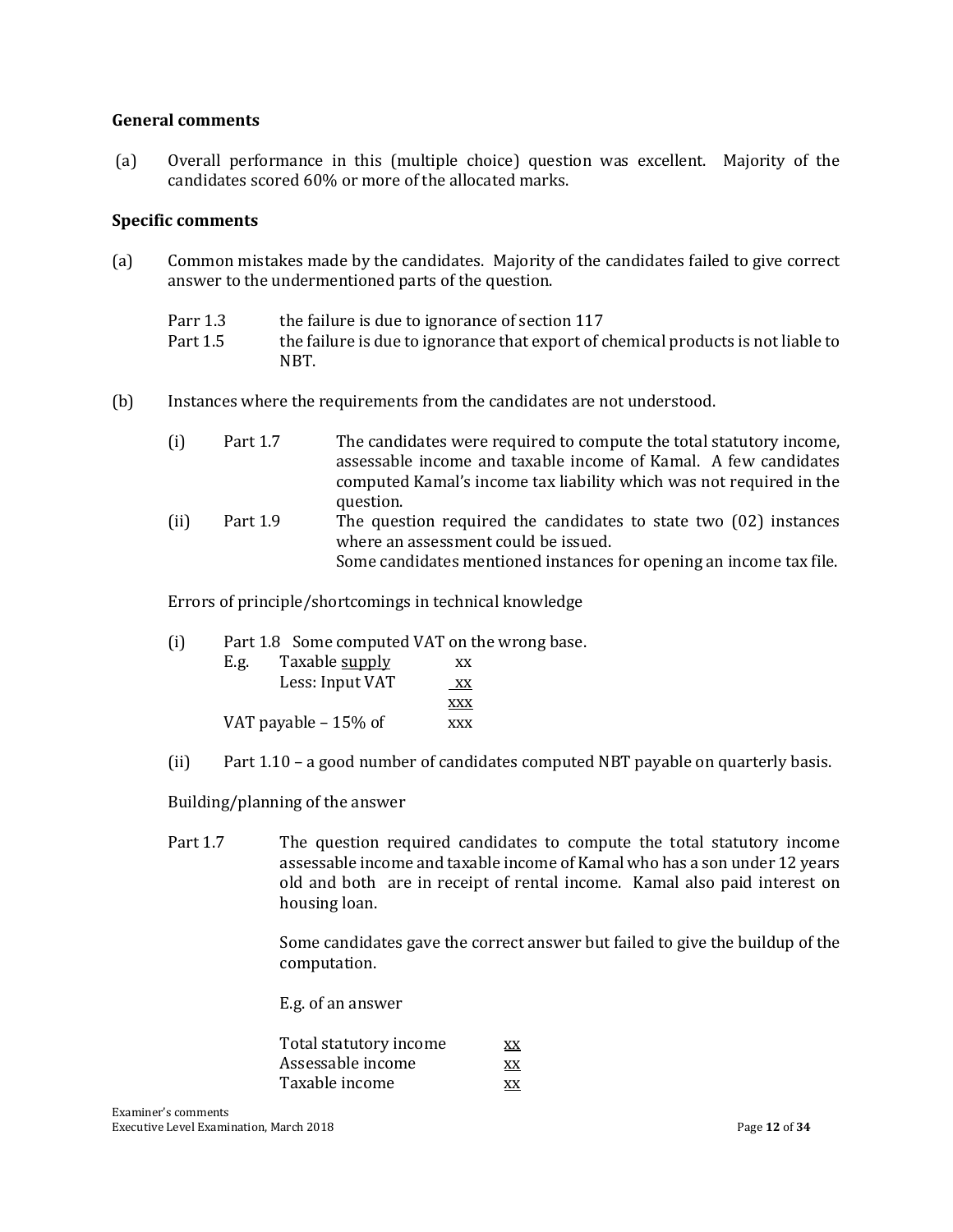This is a mini scenario question. The candidates were required to compute the gross income tax liability and the balance tax payable by a private limited company engaged in providing consultancy services and having an annual turnover less than Rs. 750 million.

The question included:

- (a) Calculation of statutory income from the following sources:-
	- (i) Trade this included an adjustment to profits.
	- (ii) Interest income from treasury bills
	- (iii) Dividend received net
- (b) Qualifying payments relief under section 34.
- (c) Calculation of income tax liability of an undertaking eligible for concessionary rate of income tax under section 59B.
- (d) Tax credits.

#### **Specific comments**

Instances where information given in the question was not understood.

- (i) The question states that furniture costing Rs. 850,000 was purchased during year of assessment 2018/2017. It is evident from the information given in the question that this expenditure has not been deducted in arriving at the net profit for the year of assessment 2016/2017. However, some candidates disallowed this cost in arriving at the adjusted profit from trade.
- (ii) Income tax rate the intention of the examiner was to test candidates' knowledge of section 59B. The business carried on by CS Works (Pvt.) Ltd. satisfies the conditions laid down in 59B for eligibility for concessionary rate of income tax. Majority of the candidates failed to understand this.
- (iii) The information given in the question relates to taxation of a company. However, many candidates claimed tax-free allowance and applied progressive rates of taxation which are appropriate to taxation of an individual.

Errors of principle/shortcomings in technical knowledge

- (i) Business income
	- 1. Computation of adjusted trade profit a few candidates computed this commencing with turnover instead of net profit as per accounts.
	- 2. Economic service charge (ESC) a few candidates treated this as an allowable expense in the computation of adjusted trade profits. ESC is an advance payment of income tax and can be claimed as a tax credit.
	- 3. Capital allowance many candidates applied erroneous rates.
- (ii) Interest income (net) some candidates mentioned that this does not form part of the assessable income since withholding tax (WHT) has been deducted. In the case of companies such income is not a final withholding payment and WHT can be claimed as a tax credit (in the case of treasury bills as notional tax credit).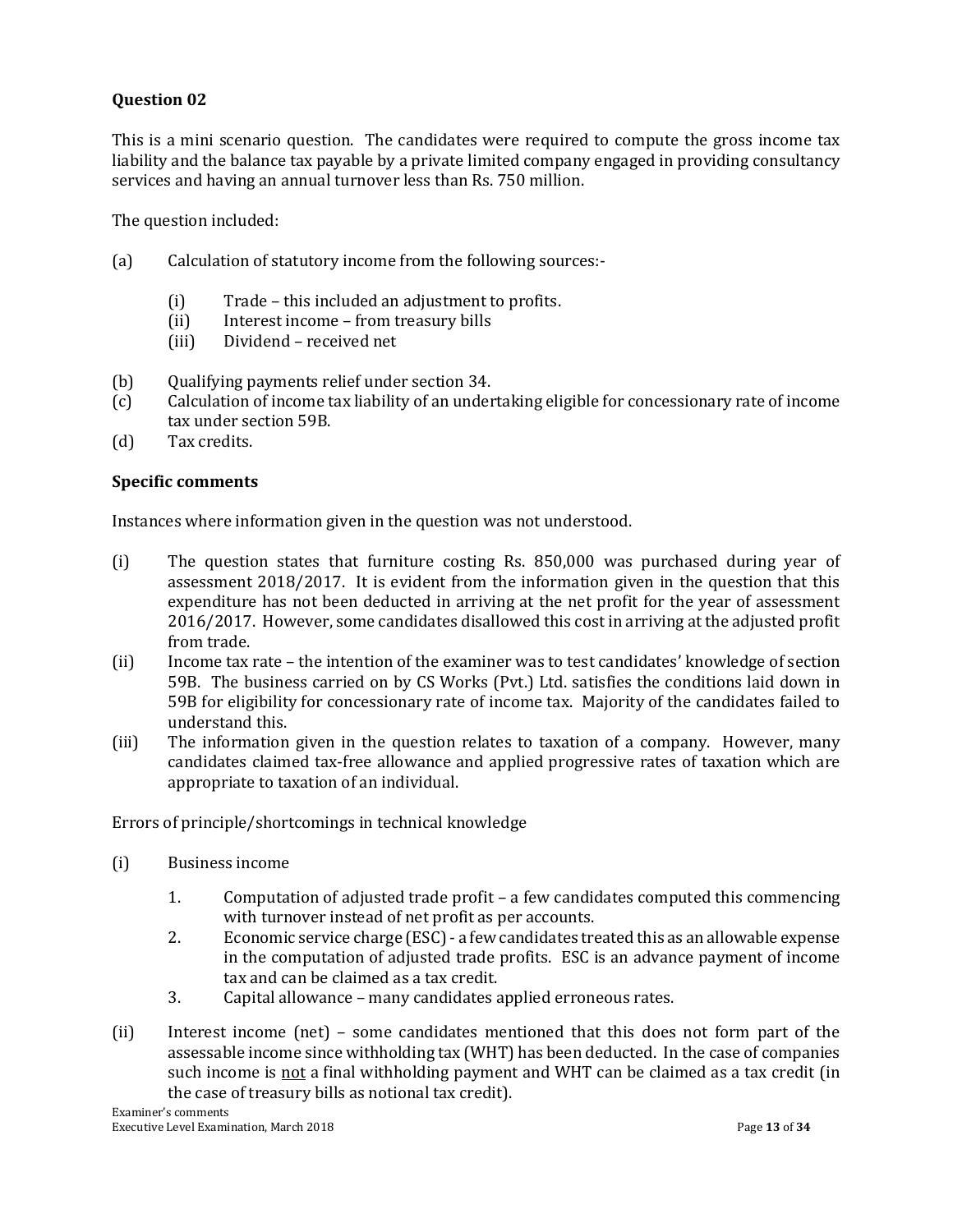- (iii) Qualifying payments relief many candidates made mistakes in applying the limitations to the claim in respect of donation to an approved charity which provides institutional care for the sick and needy.
- (iv) Taxation a good number of candidates applied a single rate (28% or 12%) of tax on the taxable income of the company. In the case CS Works (Pvt) Ltd, two rates of tax are applicable as follows:
	- 1. 12% rate the profit and income of the business carried on by this company is eligible to this concessionary rate of income tax under section 59B since it satisfies the stipulations mentioned thereon.
	- 2. 28% on other sources of income.
- (v) Tax computation some candidates displayed very poor knowledge of taxation of a company.
	- E.g. 1. Claiming tax free allowance
		- 2. Applying progressive rates of tax
- (vi) Errors of principles a good number of candidates made the undermentioned errors which are serious in nature.
	- 1. Deducting qualifying payments relief under section 32.
	- 2. Deducting tax credits from taxable income.

Mistakes made in the application of concepts/formulae

Qualifying payments relief

The claim for relief in respect of donation on approved charity providing institutional care for the sick and needy is subject to following restriction-

lower of : actual donation

1/5th of the assessable income and Rs. 500,000

A good number of candidates did not mention all the above conditions when claiming the relief.

Common mistakes made by the students

Taxation

Two rates of tax (12% and 28%) are applicable on the taxable income of CS Works (Pvt.) Ltd.

The profits and income of company are taxable at the concessionary rate of 12% under section 59B while the income from other sources are taxable at 28%. Majority of the candidates either applied erroneous rate of 10% on the profit from business or applied 28% rate on the total taxable income. On a positive note, a majority of the candidates displayed sound knowledge in the construction of the structure, identification of the statutory contents and the presentation of an income tax computation of a company.

#### **Question 03**

This is a large scenario question. The candidates were required to compute the gross income tax liability and balance tax payable by a resident individual who is a retired government servant presently employed as the principal of an international school.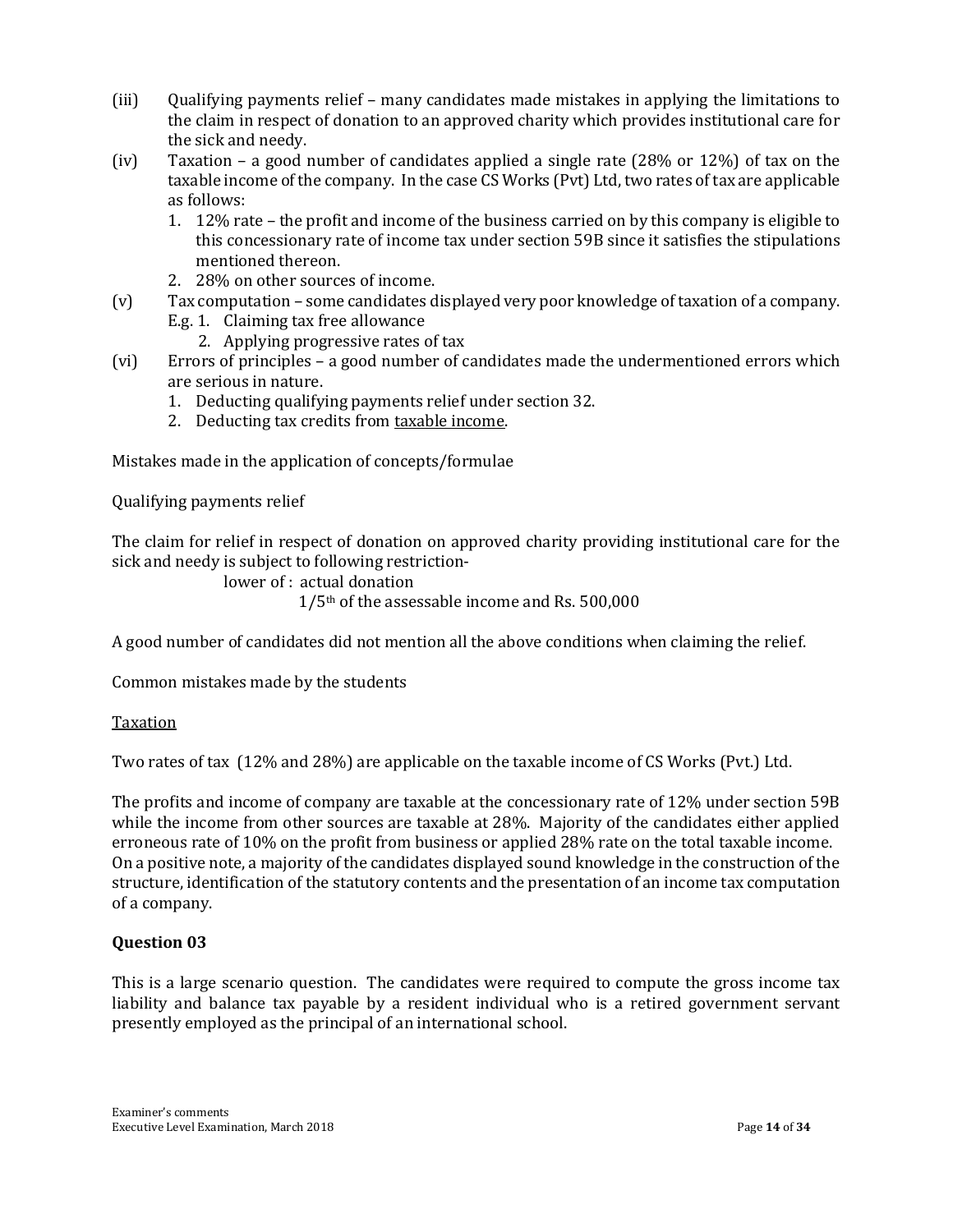The question included:

- (a) Calculation of statutory from the following sources.
	- (i) Employment income section 4.
	- (ii) Net Annual Value (NAV) of a place of residence section 5.
	- (iii) Business income this included an adjustment to profit.
- (b) Identification of income exempt from tax and final withholding payments.
- (c) Deductions under section 32.
- (d) Qualifying payments relief under section 34.
- (e) Tax credits

#### Specific comments

Instances where information given in the question was not understood.

- 1. The question states that Seneviratne is 61 years of age and receives interest from a Bank in respect of which withholding tax (WHT) has not been deducted. Seneviratne is a senior citizen for the purpose of section 8 (hh) in terms of which such interest income is exempt from income tax. A good number of candidates failed understand this and stated that such interest is liable to tax since withholding tax has not been deducted.
- 2. Seneviratne owns two (2) houses. He lives in one house and his brother lives in the second house.
- 3. The intention of the examiner was to test section and section II (1)(a) in terms of which the net annual value (NAV) of one house owned and occupied by the owner or on his behalf, is exempt from income tax. A number of candidates did not understand this and computed the net rent income under section 6 and made erroneous adjustments.

Errors in principles/shortcomings in technical knowledge.

- (i) Employment income
	- Variable benefit most students mentioned that benefits upto Rs. 50,000 per month is exempt from employment income. Only a few candidates qualified the vehicle benefit accruing to Seneviratne.
	- Pension a good number of candidates mentioned that the pension received is liable to income tax. Under section 8 (1) (c), such pension income is exempt from income tax.
- (ii) Income from property. A good number of candidates computed net rent and net annual values of both houses and mentioned that the higher value is exempt.
- (iii) Income from investment Interest or fixed deposits – a good number of candidates mentioned that this is liable to income tax since WHT has not been deducted.
- (iv) Business income
	- 1. Adjusted trade profit a few candidates commenced this with the turnover instead of net profit before tax as per accounts.
	- 2. Profit on disposal of photocopy machine many candidates did not know that the profit on disposal of an asset in respect of which capital allowance has been claimed is profit from business.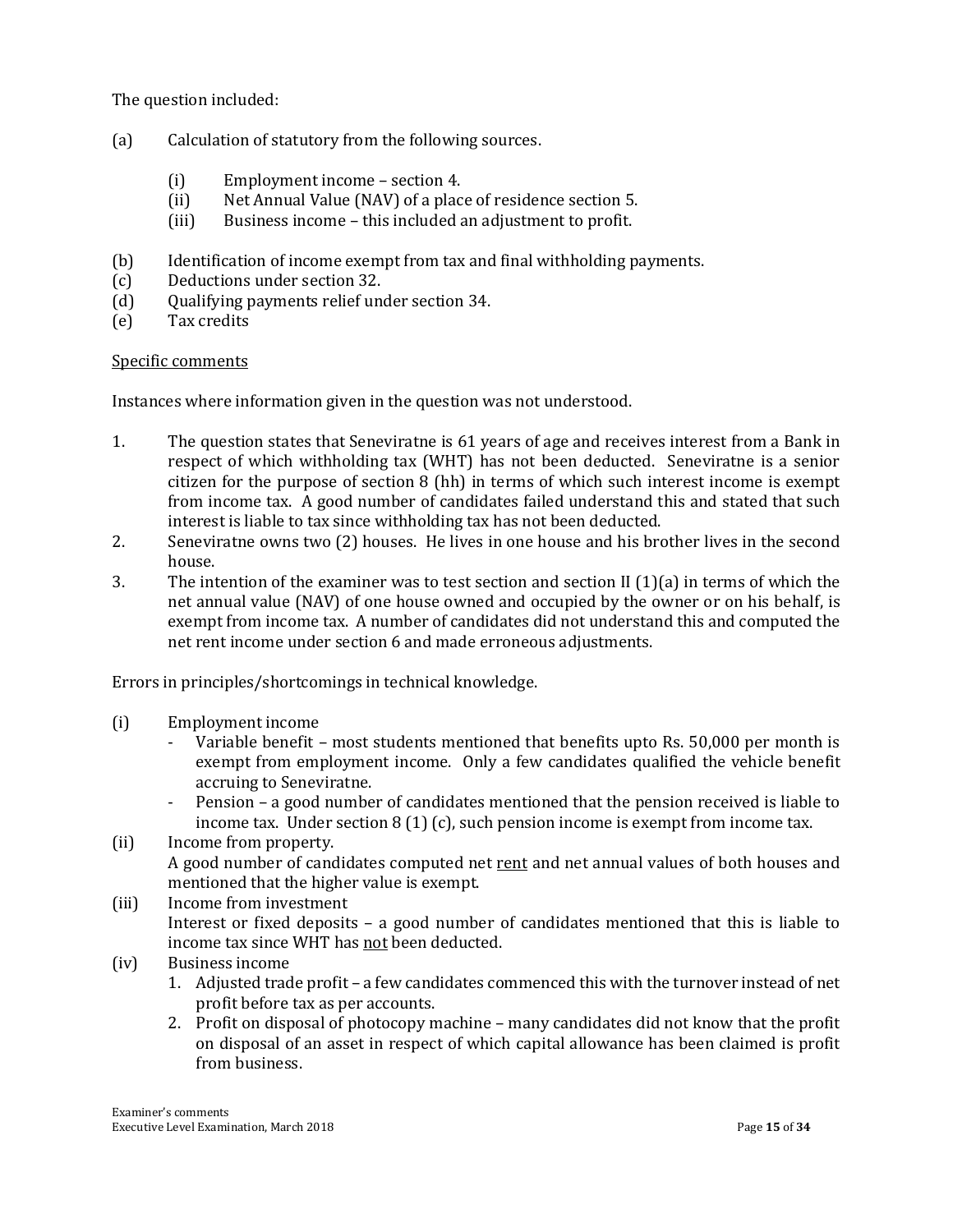- (v) Deduction under section 32 loss brought forward from  $Y/A$  2015/16. Some candidates limited the deduction to 35% of the tax loss brought forward or 35% of the assessable income.
- (vi) Calculation of tax liability. Majority of the candidates made mistakes in the application of the progressive tax rates.
- (vii) Tax credits. Surprisingly, a few candidates did not know that payments/deductions like selfassessment tax, PAYE are advance payment of income tax liability and such candidates deducted such amounts from assessable income or taxable income.

Building/planning of the answer

(i) Income from property.

In computing the net annual value (NAV) of the houses, some candidates gave only the final figure without showing the buildup as follows:

| Rating assessment | XX |
|-------------------|----|
| Less 25% thereof  | XX |
| Net Annual Value  | XX |

#### (ii) Income tax computation

A few candidates claimed statutory deduction at improper places.

- E.g. 1. Deducting loss b/f from previous Y/A under section 35 as a qualifying payment relief
	- 2. Deducting tax credits from assessable income or taxable income.

Good side of the answers produced.

1. Majority of the candidates displayed excellent knowledge in the construction of the structure, identification of the statutory contents and presentation of the income tax computation of an individual.

Any other comments to be communicated to the students

- 1. Read the 'instructions to candidates' given in the question paper before attempting to answer any question.
- 2. Question 01 (a) multiple choice questions. Candidates should answer this in the specially formatted answer sheet. It was noticed that a significant number of candidates entered the answers in the normal paper of the answer script.
- 3. Read each question carefully and understand the information given and requirements clearly before attempting to answer. It may be necessary for the candidates to read the question more than once to ensure the requirements are clearly understood.

This will help you to save valuable exam time by avoiding irrelevant and/or lengthy answers.

Candidates are given 15 minutes extra time to read and plan the answer.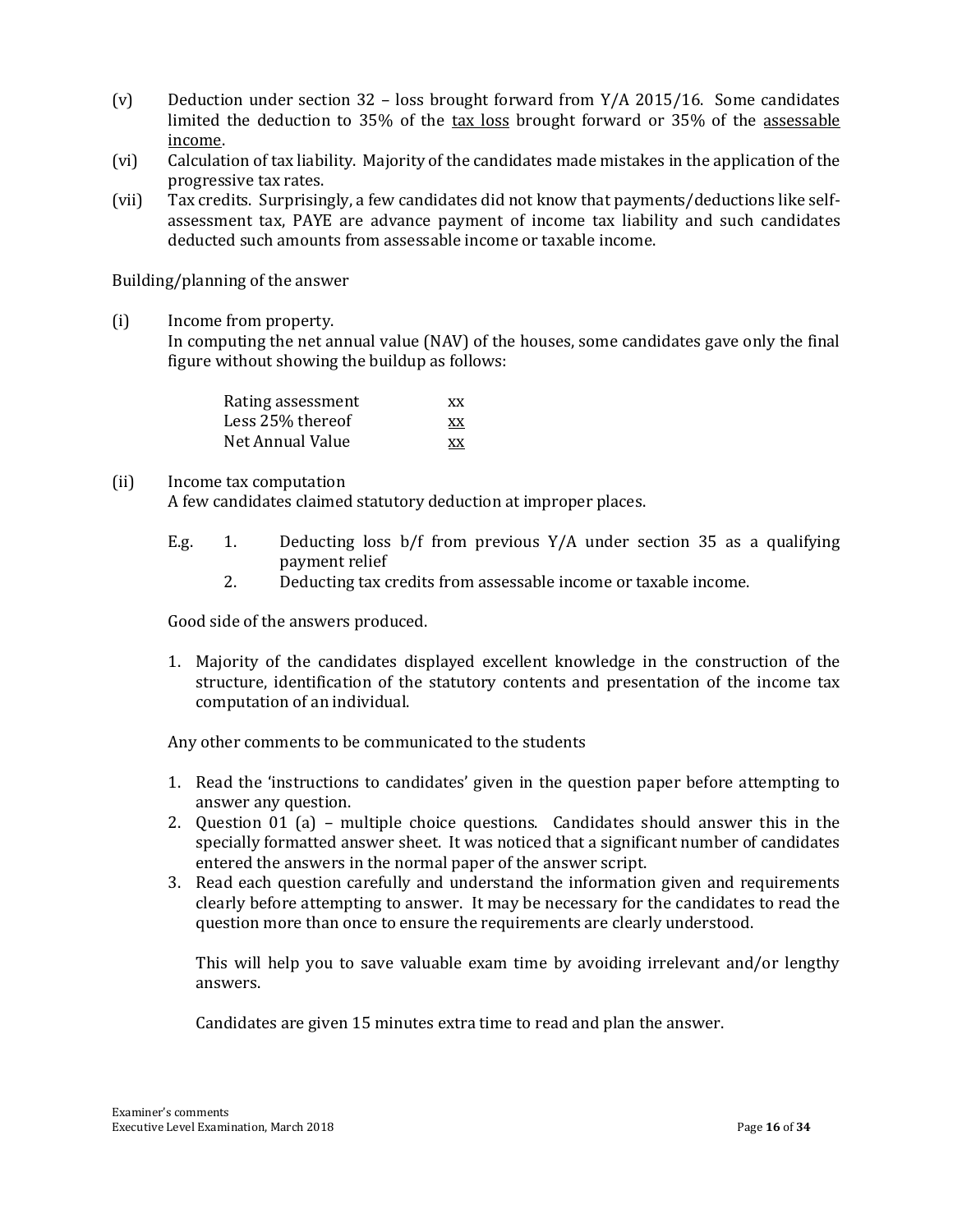Examples;

# **Question 01 (b)**

- Part 1.7 The candidates are required to compute only the statutory, assessable and taxable incomes of Kamal. A few candidates went further and computed the Kamal's tax liability as well.
- Part 1.9 The candidates were required to list 2 instances where an assessment could be issued by Piyal, Assistant Commissioner of IRD. Some candidates listed instances for opening an income tax file.
- 4. Computation of adjusted trade profits. Always commence with 'net profit as per accounts' figure.

Some candidates commenced the computation with the "annual turnover" figure. This method should be avoided as it is cumbersome and very time consuming.

5. Improve your handwriting and communication skills.

An examiner cannot award marks to an answer which he cannot read or understood.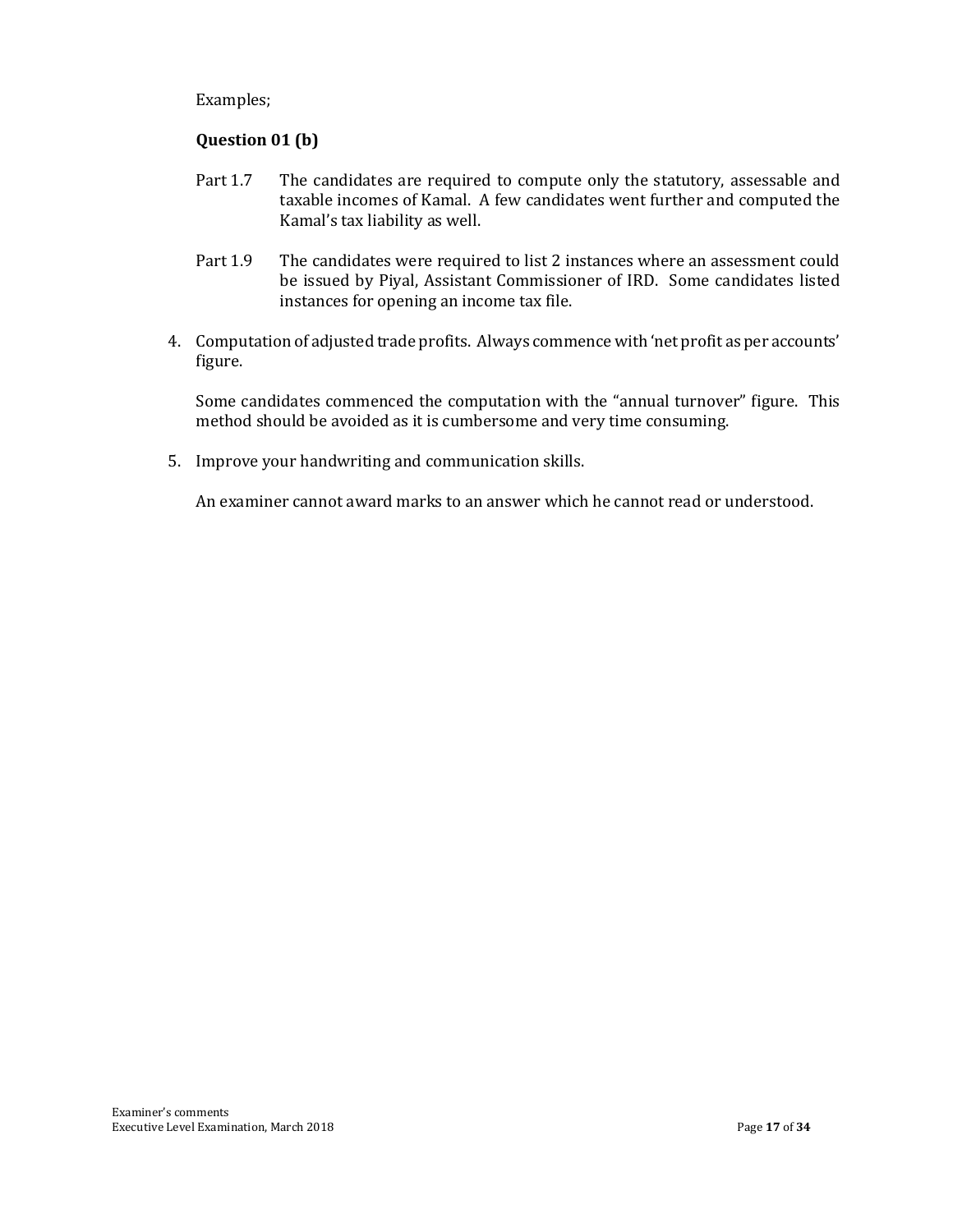

# **KE3 (B) – Fundamentals of Law**

# **March 2018**

**Examiner's Comments**

# **Question-wise comments**

# **Question 01**

These multiple choice questions are based on areas covered by the study text provided by CA Sri Lanka. Candidates who had prepared well using the study material given in the study text, were Lanka. Candidates who had p<br>expected to have done well.

It was evident that some candidates had not prepared well and displayed lack of knowledge especially on the following topics;

- 1. Letters of credit (LC)
- 2. Where the state is liable for the Acts of its agents.
- 3. Termination of workmen (special provisions) Act no. 45 of 1971 (1.9)

The students' overall performance is very satisfactory. Many candidates had scored 20 out of 20 marks in certain sections except for a few candidates, who mostly scored between 12 - 18 marks.

# **Question 02**

This question is straight from the book. Candidates who studied the study text provided by the CA, would have found it easy to provide the correct answers.

In general, performance has been good. However, the following mistakes, errors and inadequacies were noted.

Some candidates:

- 1. Did not know matters within the Jurisdiction of the Supreme Court of Sri Lanka.
- 2. Did not know differences between void and voidable contracts.
- 3. Failed to do the gratuity calculation.
- 4. Mistakenly assumed gratuity as terminal benefits which includes EPF and ETF.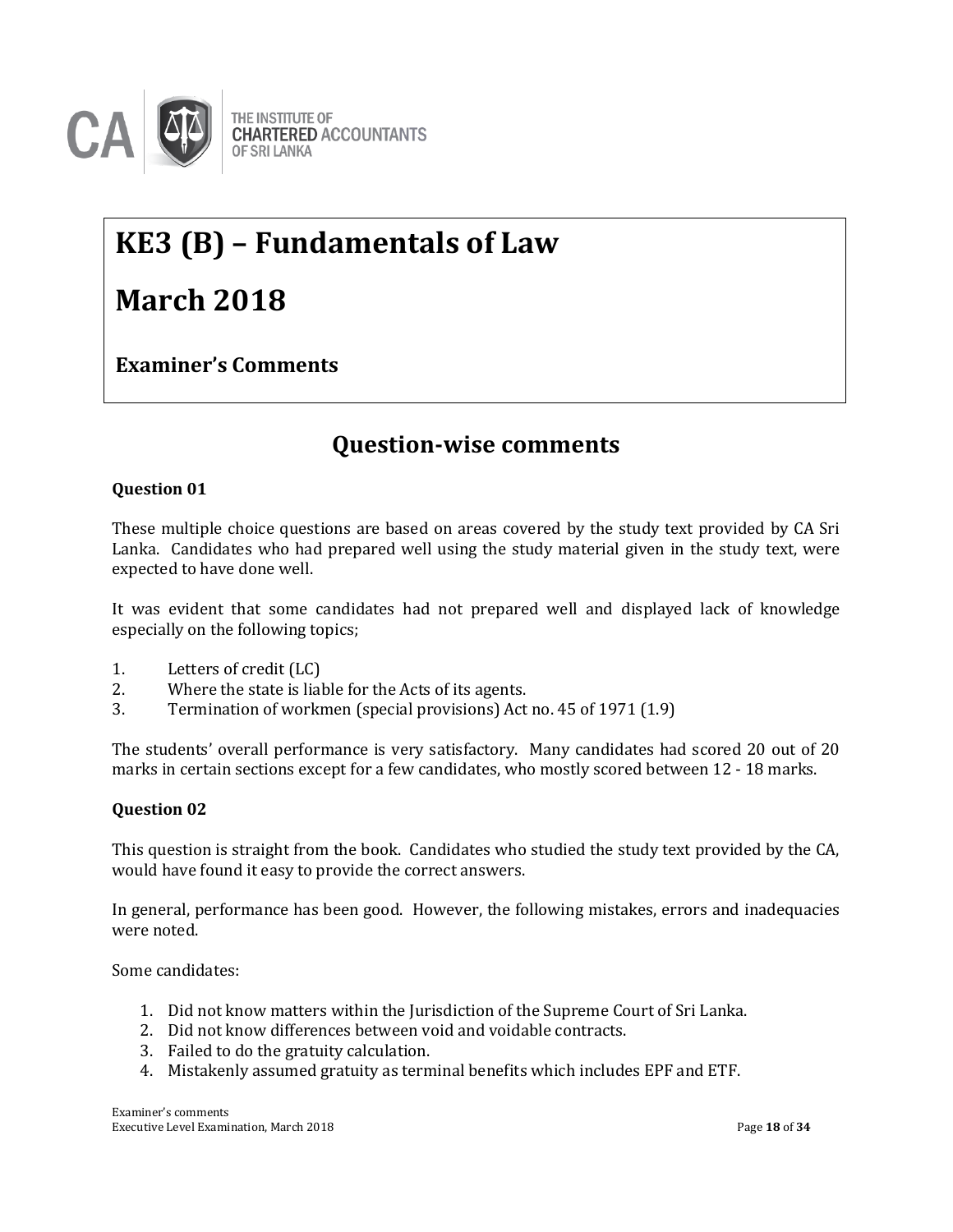(a) A party to a contract may rescind the contract only due to breach of a condition in the contract by the other party.

On the other hand, breach of warranty does not entitle the other party to rescind the contract.

In this question, candidates were required to discuss with reference to a decided case whether Ravi can rescind the contract.

The question tested the knowledge of candidates on the terms of contracts and whether these terms fall under conditions on warranty and the respective legal consequences of breach of such terms.

The candidates who were familiar with relevant case law, particularly "Bettini vs. Gye", had answered well. Based on this case law, it can be seen that Sarigama's breach of term was a warranty and not a condition. Condition is a term which goes to the root or foundation of a contracts. Warranty does not go to the root of the contract and breach of such term does not allow repudiation of a contract.

Many candidates had wasted time by repeating what is given in the question.

(b) When a contract comes to an end due to frustration, the parties to the contract are released from their rights and obligations.

Frustration can occur due to destruction of the subject matter. In this scenario, the concert hall was destroyed due to no fault of parties to the contract.

As the parties were discharged from their rights and obligations, Thompsons was not entitled to claim damages from TPL.

Some candidates had assumed that the ownership of the property had passed to Thompsons and therefore, he cannot claim damages. However, the question did not mention such an ownership transfer.

Many candidates had wasted time by writing the same facts given in the question.

Study text provided by CA adequately covers this area and candidates who had studied the study text could have produced better answers.

#### **Question 04**

(a) According to the given scenario, the contract was to deliver cupboards on Friday and assemble and fit on Saturday to Junaid by Murali.

Here the important aspects tested by the examiner was when the property in the goods was passed to the buyer and legal consequences thereon.

Many candidates had failed to understand that assembling and fitting cupboards was also a part of the contract.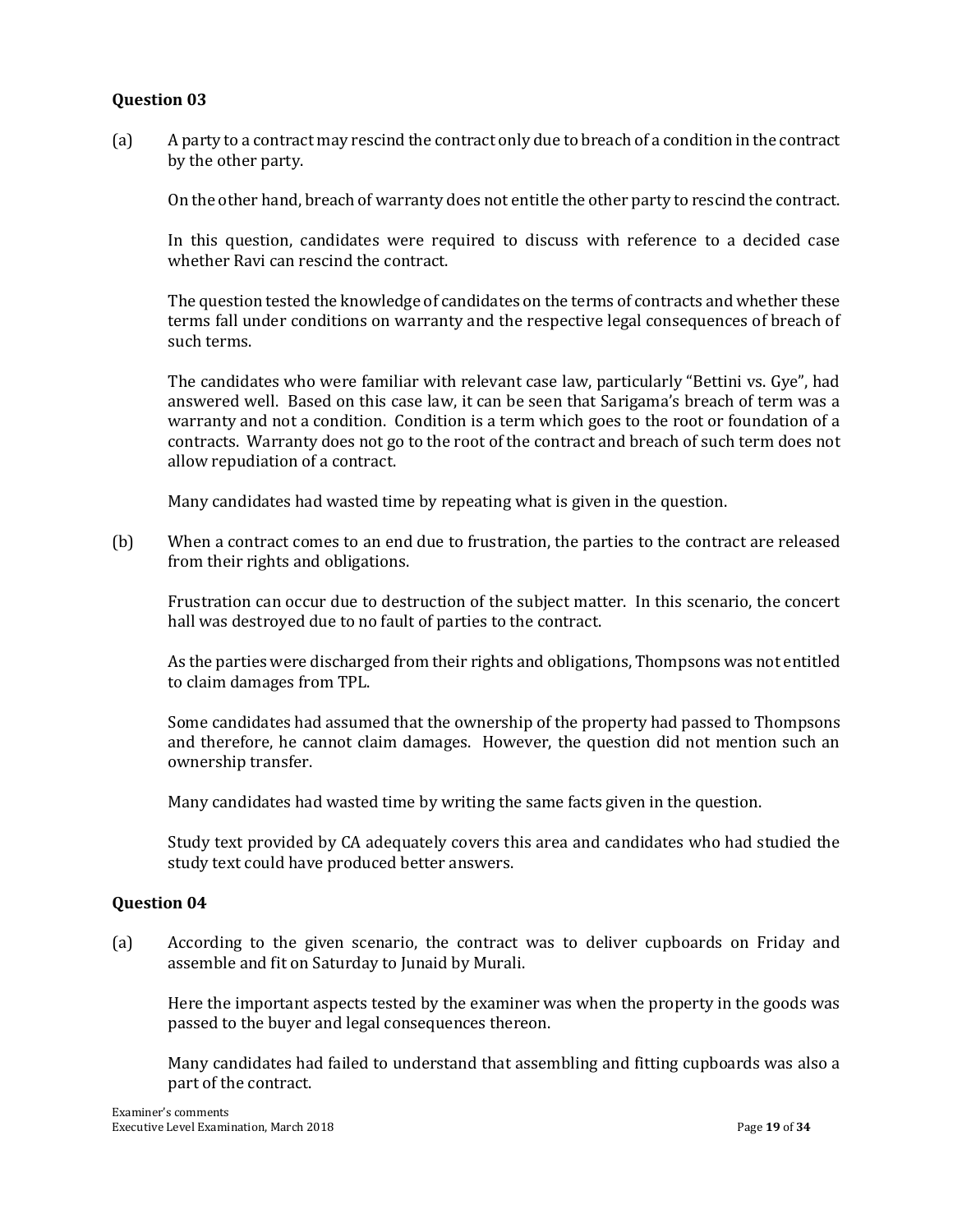As per the Law, when the seller is bound to do something to put the goods into deliverable state, the property of the goods passes to the buyer only after this act is performed by the seller and the buyer is notified of the same. This relates to passing of property of specific goods in a deliverable state. The pantry units were not in a deliverable state when placed in Junaid's garage. Therefore, the property in the pantry cupboards had not passed to Junaid at the time of those were stolen.

Candidates should study relevant cases with relevant facts. It was noted that some candidates had quoted cases with incorrect facts. Some candidates had understood the question and produced good answers.

Study text covers this subject area. Candidates should read the question carefully, understand what the examiner expects and answer the question. This will enable candidates to produce good answers.

(b) As per the question, what was expected was to 'explain whether an agency relationship had been created between Amal and Bimal. Accordingly, candidates were expected to touch on the following.

To create an agency by necessity the following conditions must be satisfied.

- 1. Impossible to get principal's instructions.
- 2. There must be an actual and definite commercial necessity.
- 3. The agent must act in good faith in the interest of all parties.

In the given scenario, Bimal had not tried to contact Amal although there was a possibility of contacting him. Therefore, the 1<sup>st</sup> condition had not been satisfied. Consequently, the hostel bill should be borne by Bimal.

Some candidates had quoted cases with wrong facts. It is necessary to study case law with correct facts.

Only a few candidates had provided good answers.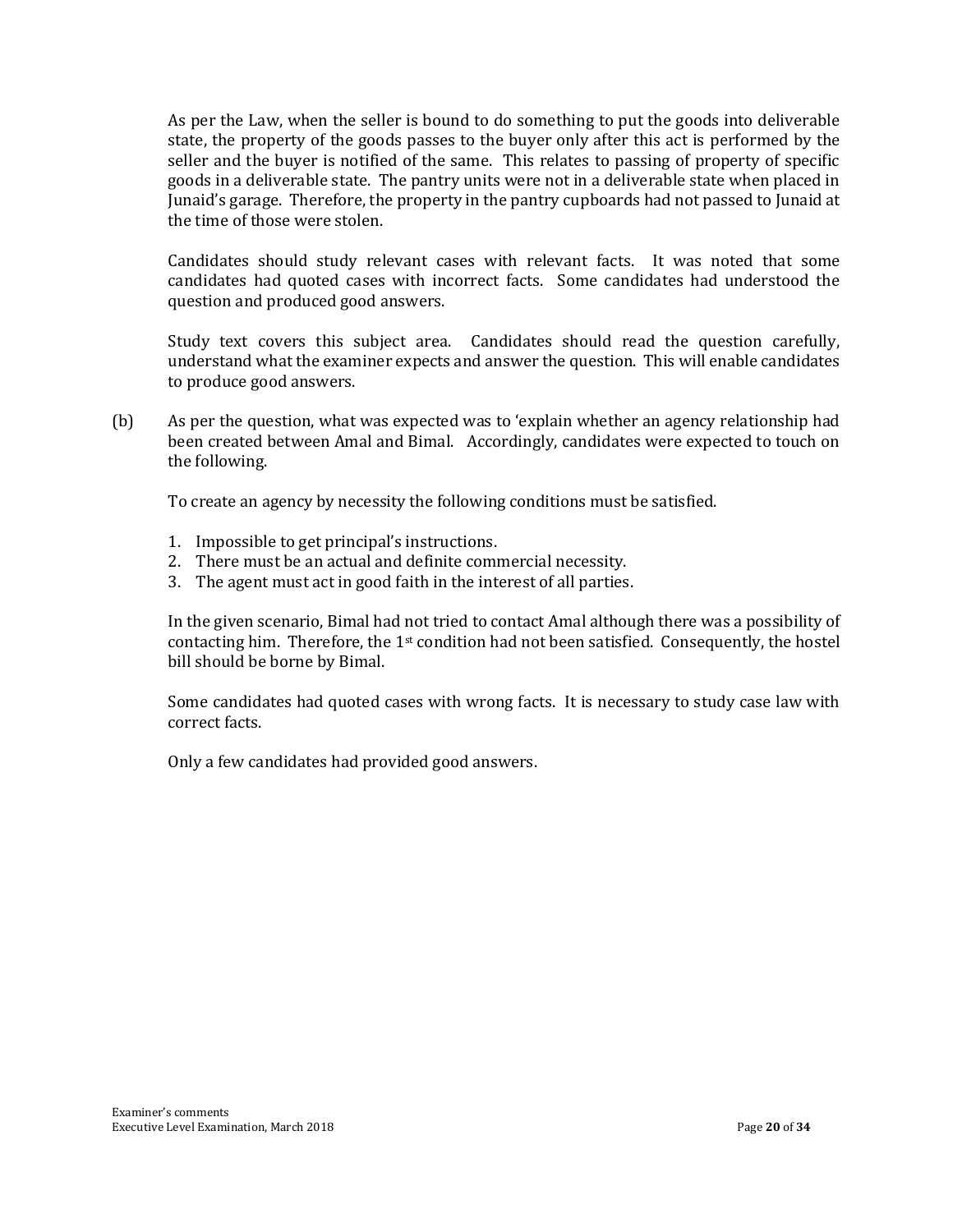

# **KE4 – Processes, Assurance and Ethics March 2018**

**Examiner's Comments**

# **Question-wise comments**

## **General Comments**

This question paper consisted of three sections. Section 1 contained one question with 10 multiple choice questions (MCQs) and one question with 10 short answer questions. Section 2 contained 4 approximately community of  $\epsilon$  and  $\epsilon$  and  $\epsilon$  and  $\epsilon$  and  $\epsilon$  and  $\epsilon$  and  $\epsilon$  and  $\epsilon$  and  $\epsilon$  and  $\epsilon$  and  $\epsilon$  and questions carrying 10 marks each. Only three questions are to be answered out of four questions. Section 3 contained one compulsory question carrying 20 marks.

The average performance in this paper was satisfactory. Some candidates wasted time focusing on the minutiae of a point and writing everything they knew about the topic without considering its relevance to the question. This style of writing attracted only one or two marks.

#### **Specific comments**

#### **Question 01 (MCQ)**

Many candidates had managed to understand the questions and answered them well. The average performance was not that satisfactory in the following questions.

- 1.4 Which is the correct document used in evaluation of the internal controls?
- 1.6 Which is the main business risk in the given scenario?
- 1.7 Select the customers to be considered for evaluation of the credit worthiness.
- 1.8 Which is the most appropriate reason as to why an accountant who deal with money should behave ethically?

The average performance was as follows;

- 1.1 Average 84% answered satisfactorily
- 1.2 Average 80% answered satisfactorily
- 1.3 Average 85% answered satisfactorily
- 1.4 Average75% answered satisfactorily
- 1.5 Average 95% answered satisfactorily
- 1.6 Average 60% answered satisfactorily

Examiner's comments Executive Level Examination, March 2018 **Page 21** of **34** Page 21 of **34**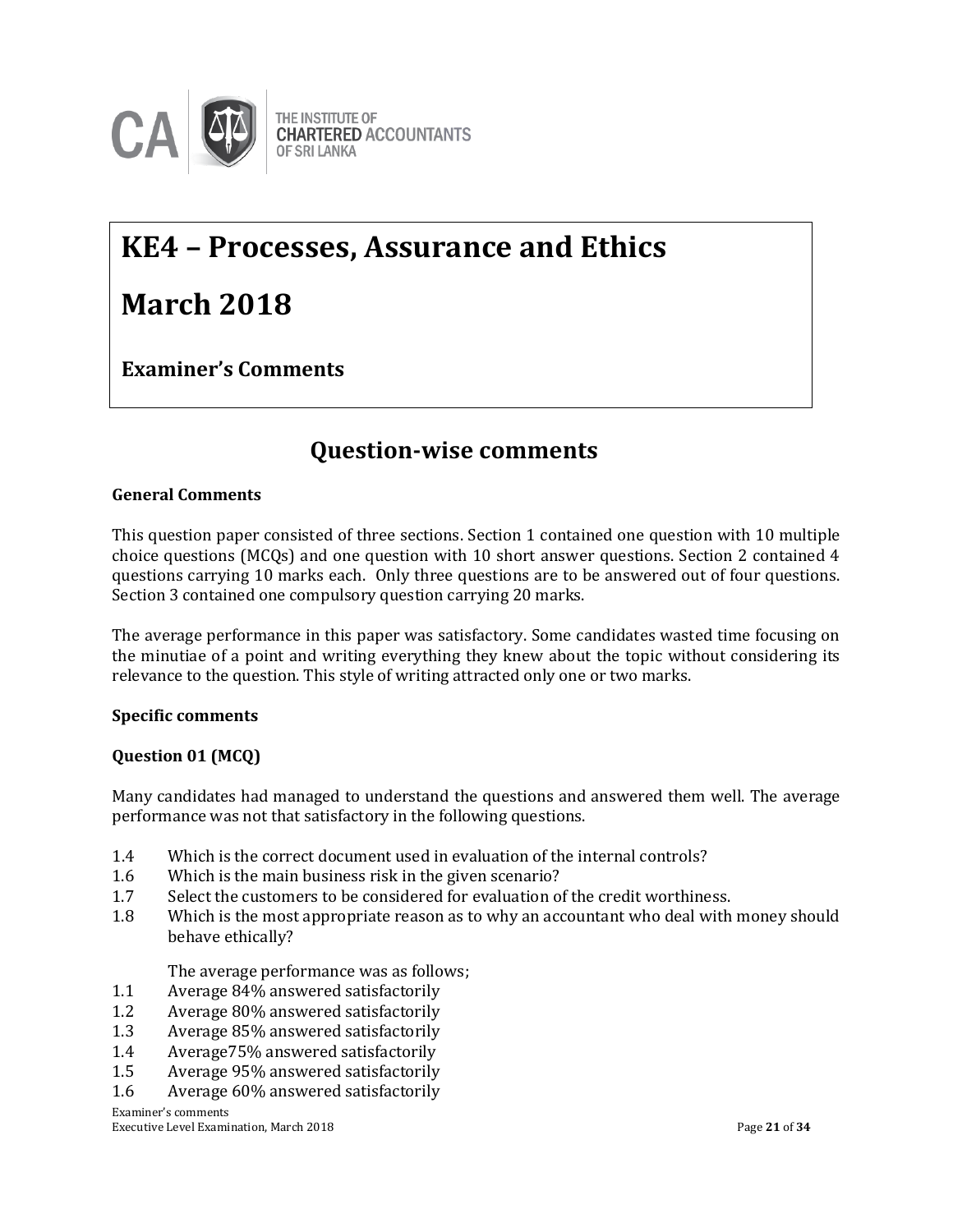- 1.7 Average 60% answered satisfactorily
- 1.8 Average 60% answered satisfactorily
- 1.9 Average 75% answered satisfactorily
- 1.10 Average 90% answered satisfactorily

Some candidates have produced descriptive answers without considering the action verbs of the question as guidance on the requirement. Some of these answers were neither relevant nor required.

- 2.1 The question required candidates to list the common environmental factors relating to a business organization. Majority of the candidates had failed to produce satisfactory answers to this part as they had misunderstood the question's requirement. The mistake was candidates started writing everything they knew about the topic without reading and comprehending the question properly resulting in irrelevant answers being produced. Most of them wrote the external risks in the business environment such as PEST, whereas the question required listing of the environmental and ecological factors relating to a business organization. Some candidates had written completely irrelevant answers such as GDP, inflation, population growth and customers.
- 2.2 Students were required to explain why the risks faced by the businesses should be managed and kept within acceptable limits. Some candidates reproduced the question in the answer paper without explaining reasons for managing risks. Many had failed to provide satisfactory answers again resulting from a failure to understand the question requirement. Candidates should have explained in brief what the business risks were and state why those should be managed, but many had failed to do so.
- 2.3 It was required to explain the term segregation of duties with an example from petty cash payments. Most of the candidates did not appear to have read and comprehended the question and came to a hasty conclusion that the question was on petty cash payments. They had written lengthy descriptive answers on the process of petty cash payments. Most of the answers reflected poor knowledge on segregation of duties, although they knew two tasks should not be done by one person, but were unable to explain the principle behind that. Some candidates were of the view that separating petty cash payments from the main cashier resulted in a segregation of duties
- 2.4 It was required to state inherent limitations in operating effectiveness affecting the internal control system. Some of the candidates had ignored the part of the question which specified inherent limitations in operating effectiveness and referred to it as poor design of controls and further mentioned that employees were unaware of the controls, cost effectiveness, controls are ignored in practice, failure to achieve the objective, etc., which are the inherent limitation of internal controls and not operating effectiveness of controls.
- 2.5 The candidates were required to identify the given document in the procurement process. Many candidates had failed to identify the document correctly. Some were not aware of the difference between the purchase requisition and the material requisition. Most of the candidates had identified the document incorrectly as a purchase order and explained the purpose of a purchase order and as a result they did not earn any marks for this part. This reflects the poor knowledge of candidates in procurement process.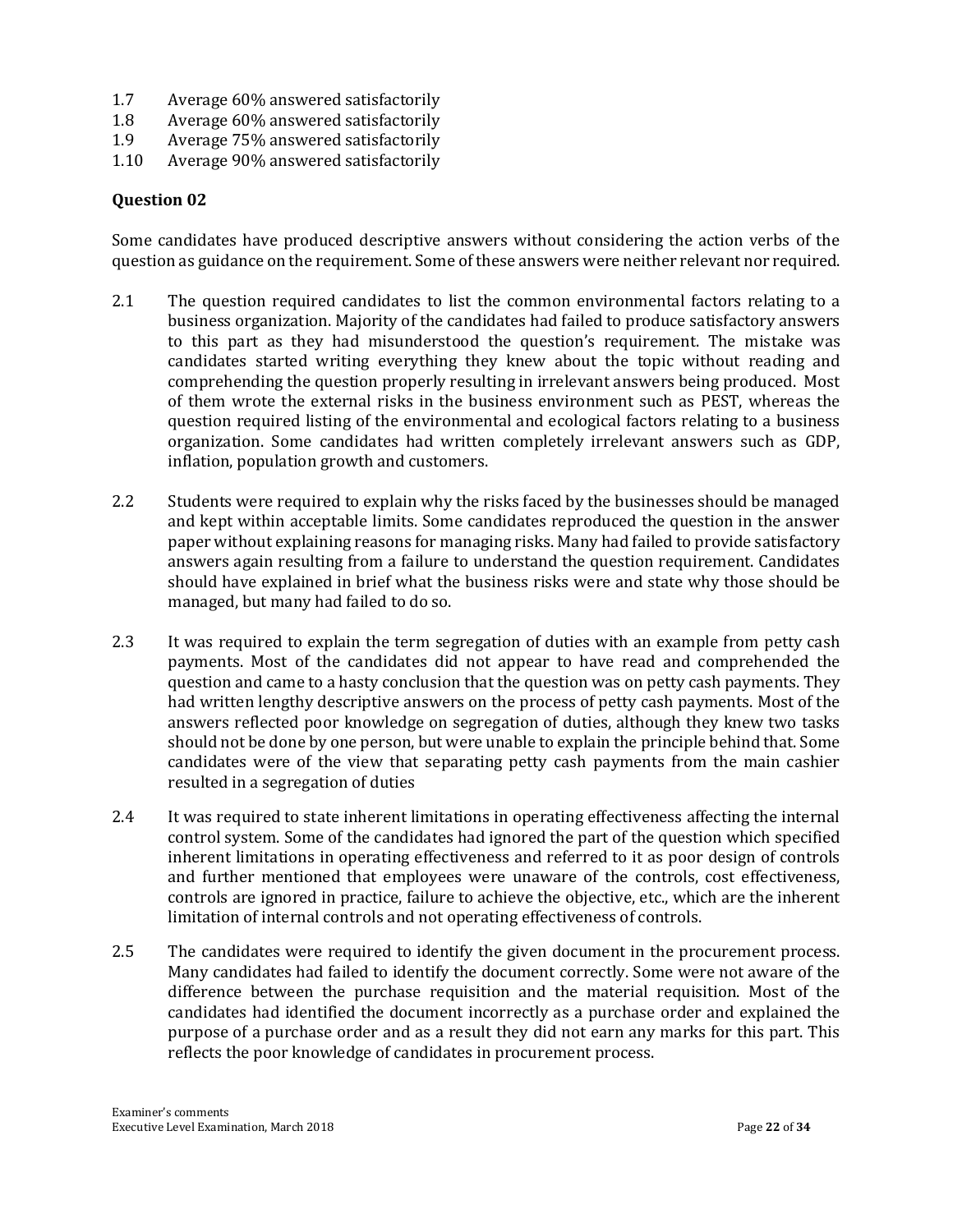- 2.6 Students were required to state the business risks associated with the property, plant and equipment management process of an organization. Most of the candidates had produced satisfactory answers and obtained full marks.
- 2.7 Candidates were required to state the purpose of the given documents in the sales process. Many candidates had answered well with regard to the delivery note and the sales invoice. Although, a majority of the candidates were unable to state the purpose of the sales order. There were a number of candidates who had displayed poor knowledge on sales invoice being a prime document in the sales process.
- 2.8 This question was on general and application controls in an IT system. It was disappointing to note that many were unable to explain the importance of IT controls. The only common answer was that IT general controls support effective functioning through access security. Some had given general answers stating that IT controls help to provide accurate data without specifying general or application controls. The candidates should provide specific answers, as only application controls and not the general controls, help to provide accurate data.
- 2.9 Most of the candidates have answered this part of the question satisfactorily. There were some candidates who produced a common answer for ethics and morality ignoring the two different meanings.
- 2.10 It was required to explain the reasons why compliance with SLAuS is necessary in conducting an audit. It was observed that some who lacked the technical knowledge wrote that compliance with SLAuS is required by law. The average performance of this part was good.

# **Question 03.**

This question is based on the study text. It was observed that the candidates who were well prepared and studied the text book had written satisfactory answers and earned full marks.

# Part (a)

Students were required to identify the most appropriate type of risk faced by the company with reference to the issues given in the scenario. This question was expected to test the theoretical knowledge of the candidates. Some candidates had listed out all possible risks such as strategic, operational, market risk, etc. without identifying the specific risk to the given issues. Many candidates had wasted time in writing lengthy answers explaining the concepts of internal and external risks.

# Part (b)

Candidates were required to identify the risk response method adopted in the given issues. The performance of this part of the question was not satisfactory. Many candidates had written risk identification, risk analysis and risk management as steps to mitigate risks. Some have correctly understood the question requirement but were unable to link the correct risk response to the given issues. Some candidates have written alternative responses to the given points in the question, such as recruit new qualified staff in order to reduce risks, change the delivery staff to overcome thefts, etc. Some candidates had written completely irrelevant answers such as, evaluation, measurement, compliance, etc.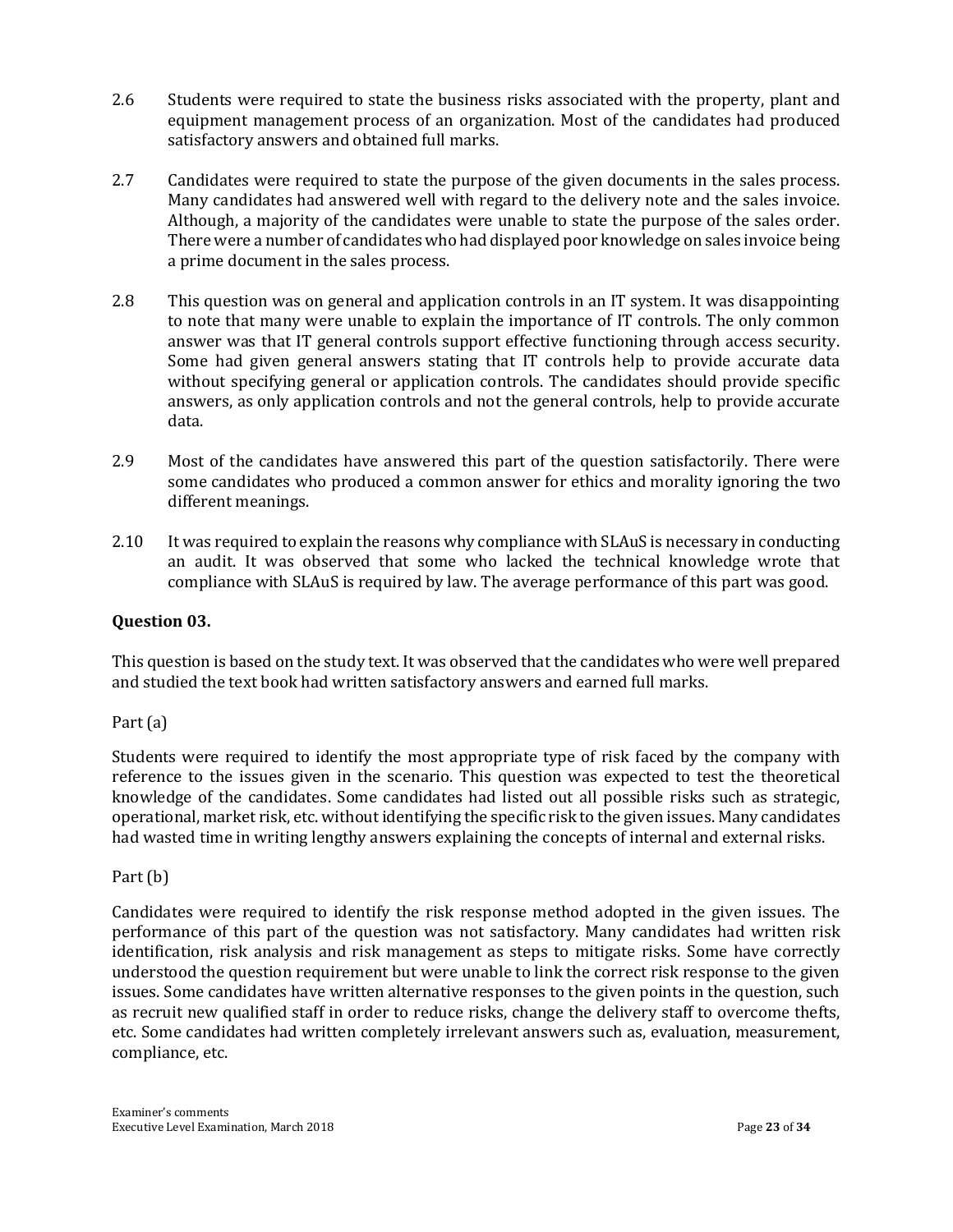Part (a)

It was expected to discuss the control deficiencies in respect of the bank reconciliation activity in the given scenario. The performance of this part of the question was not satisfactory. In order to answer the question, the candidates should have known the controls expected from performing a bank reconciliation, which is to ensure that all receipts and payments to and from bank account are properly accounted for and accounting records are correct. The answer should be based on the control procedures to be in place, and the reason for the expected controls to be ineffective.

As students lacked the knowledge in controls, they failed to identify the control deficiency in the given scenario. Some who knew segregation of duties is one of the internal controls stated that not having segregation of duties as a control weakness but this was not relevant to the given issue. Some candidates had written not maintaining separate bank accounts as a control deficiency which was not relevant to the question as well. Majority of the candidates had written that as the staff were not competent they could not prepare the bank reconciliation; the deficiency being the bank reconciliation was neither prepared nor reviewed. Many candidates have written the issues in the scenario without linking them to the required controls. It was observed that some candidates who had not understood the term 'reconciling items', wasted time in explaining how to prepare the bank reconciliation.

Part (b)

- (i) Students were required to discuss the ethical behavior faced by the finance manager in the given scenario. This part of the question was answered satisfactorily. Some candidates had obtained fewer marks as they identified the incorrect threat and some candidates who had identified the correct threat were unable to explain how such a threat arises.
- (ii) Candidates were required to state two fundamental principles of professional ethics for accountants. Some candidates had ignored the question requirement and listed all principles of professional ethics and wasted time in explaining such principles. Further, it was observed that some candidates had not understood the question requirement and produced irrelevant points such as independence, compliance with SLAuS, etc.

# **Question 05**

As this question is one of the optional questions only about 60% of the candidates had attempted this question.

Part (a)

It was required to explain the given elements in relation to an independent auditor's report of an external audit.

Three party relationships - Majority of the candidates obtained full marks. It was observed that candidates were not aware of the difference between stakeholders and shareholders. Some candidates who had not understood the question wrote general answers such as third party which doesn't represent any party.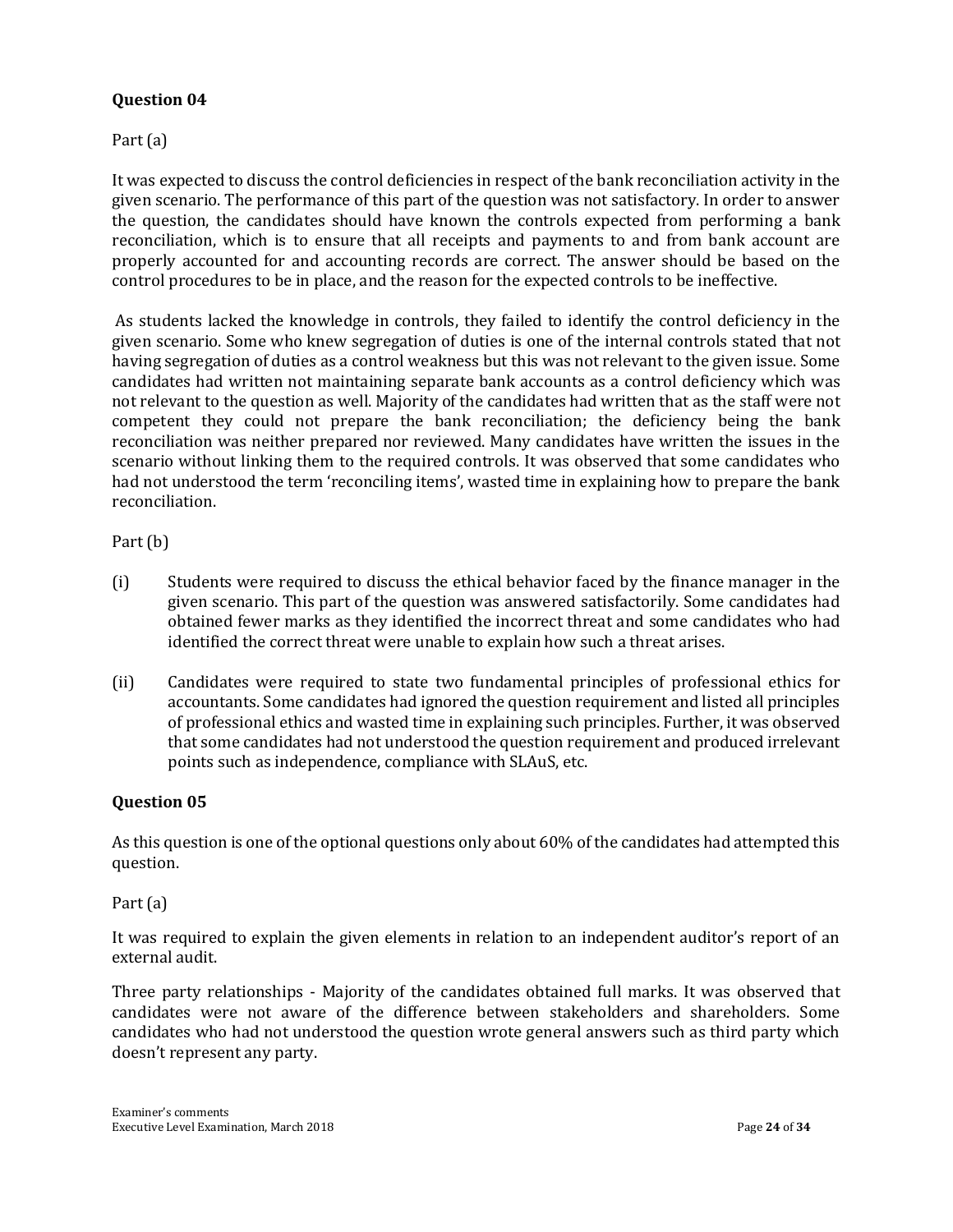Subject matter - Some candidates had produced relevant answers, but some had written the definition of the subject matter. Some had wasted time in explaining that the subject matter should be identifiable and collectable. Most of them knew what the subject matter was but were unable to explain it in relation to an external audit. The examiner expected the candidates to identify the subject matter in an independent auditor's report of an external audit since the subject matter is the financial statements.

Part (b)

Candidates were required to explain three Es of a VFM audit. Many candidates had written in point form, ignoring the action verbs and as result obtained less marks. There were some irrelevant answers such as electronic banking, E-money and Ecommerce. Some candidates who had not understood the question or who did not have the subject knowledge had referred to audit and written enquire, examine, evaluate, evidence, existence, etc.

# **Question 06**

As this is an optional question only a few candidates had attempted this question.

Part (a)

It was required to state the appropriate audit evidence for the given factors. Some candidates obtained full marks for this part. The candidates were expected to know what is appropriate to enable the practitioner to make his professional judgment on the subject matter. Some candidates, who had not understood the information given in the scenario, had written audit procedures such as checking assets register, checking the accounting entries, etc. Some candidates demonstrating lack of subject knowledge, stated 'to check the relevant documents'. Even though some candidates have written descriptive answers, explaining the documents required to use as audit evidence, they were not able to specify the most appropriate documents.

Part (b)

In this part of the question, it was expected to explain the difference between tests of control and the substantive audit procedures. And was further, expected to test the knowledge of the candidates in concepts. Some candidates had produced relevant answers. There were some candidates who have written the definition of the two concepts without identifying the difference between two tests.

# **Question 07**

This question was on control procedure in sales process and cash process. The overall performance in this question was average. The candidates demonstrated poor technical knowledge and lack of planning in answering the questions. Some candidates had ignored the action verbs and wasted time in producing descriptive answers when asked to identify. The question requirement was to identify two control weaknesses, but candidates produced three or four weaknesses thereby wasting their time.

As the risks and controls are key elements in the syllabus, the candidates should be thorough with such areas in applying to any business process. Some candidates who planned the answer for part (a), (b) and (c) had answered the three parts in a tabular form and produced the answer satisfactorily.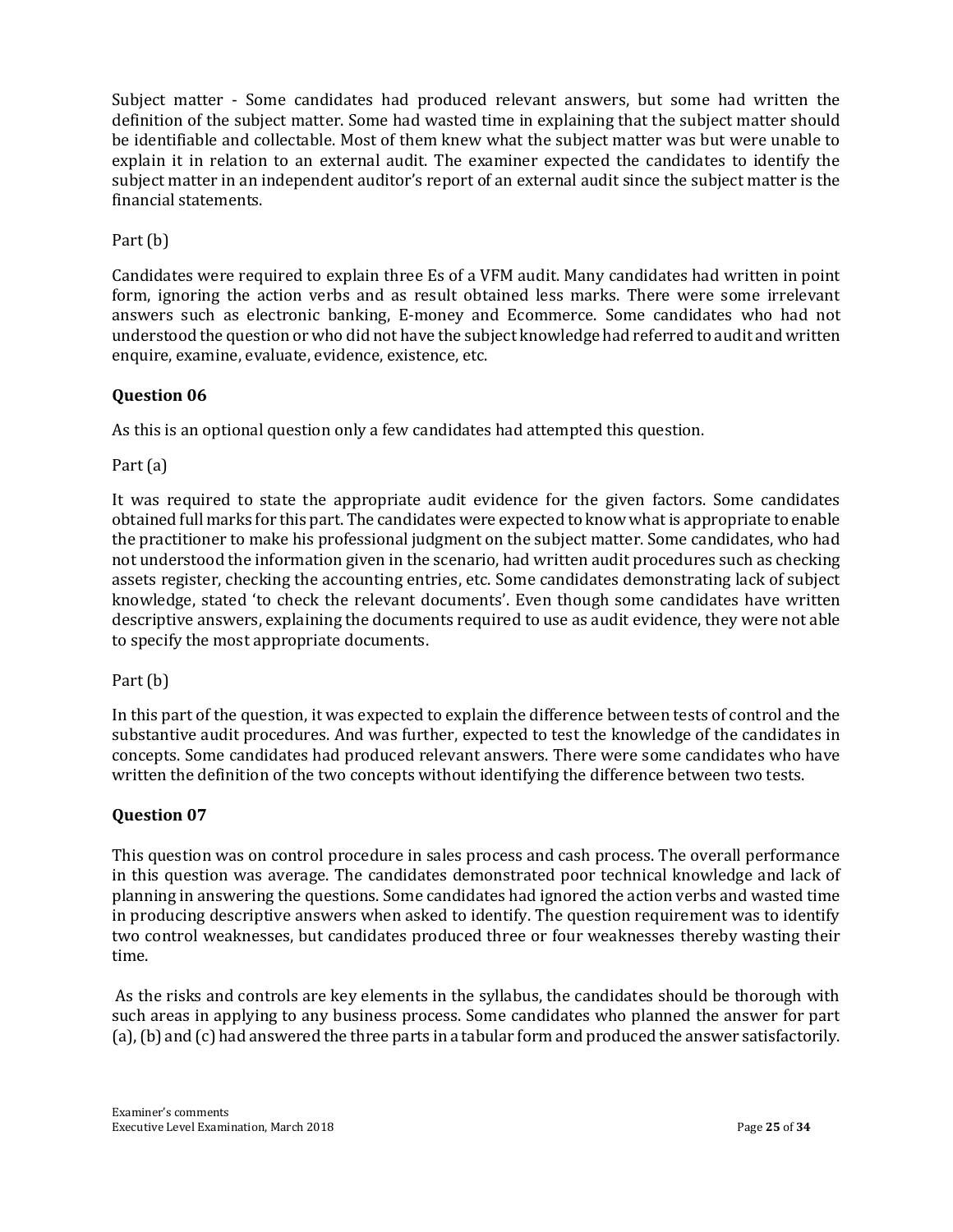In part (a) of the question, the examiner expected the candidates to identify the control weaknesses in the sales process of Speed Travel (Pvt.) Ltd. Candidates should have identified the controls to be in place for the sales management process of Speed Travel to reduce risks in business process before answering this part of the question. There should be efficient and effective operation, reliable financial reporting and compliance with laws and regulations in a sound control system. The significance of the control weakness depends on the possible consequence of the risk event happening, that should have been prevented by introducing adequate control measures. Candidates could have easily planned the answer by reading the scenario and identifying the activities in the sales management process, such as customer evaluation, order acceptance, invoicing and delivery of service.

Some candidates had referred to the scenario and identified the risk event but failed to link that with the control weakness such as;

- Marketing assistant adjusts package rates authority not mentioned
- Invoices are prepared based on customer agreed rates not mentioned about the approval
- Sales invoices are on a word document not mentioned that invoices are not serially prenumbered
- Routes are changed at the request of customer not mentioned about the authority and additional charge for extra miles

Many candidates had tried to explain the weakness in the manual system, ignoring the fact that controls are more or less similar in the both manual and computerized system. Some candidates had identified serving corporate customers as a control weakness.

# Part (b)

In this part candidates were required to state the risks arising from each control weakness identified. The first requirement is to identify risks which cause losses and even threaten the future of the business. Some candidates had stated relevant risks such as frauds and errors, under invoicing, etc. Majority of the candidates misunderstood the question requirement and wrote events in the sales process such as;

- Providing services to corporate customers
- Using emails for quotations as risks
- Difficulty in collecting cash as invoices are sent at the end of the tour
- Adjusting package rates will result in loss of goodwill of the company and the demand for tour packages.

Some candidates had stated the risks in the given scenario as operational risks resulting from failure in internal processes but were unable to collaborate that with the major issues in the scenario. Some candidates who had recognized the relevant risk and collaborated with the incorrect issue in the scenario, wrote that since they maintain a manual system there can be frauds. There were some scripts listing out the risks such as strategic, operational, financial, compliance which were not related to the issue.

# Part (c)

In this part, it was expected to identify control measures to be established to address the identified weaknesses. It was expected to test the knowledge of the internal controls of the candidates. There were only a few scripts which carried satisfactory answers. Most of the candidates wrote that the;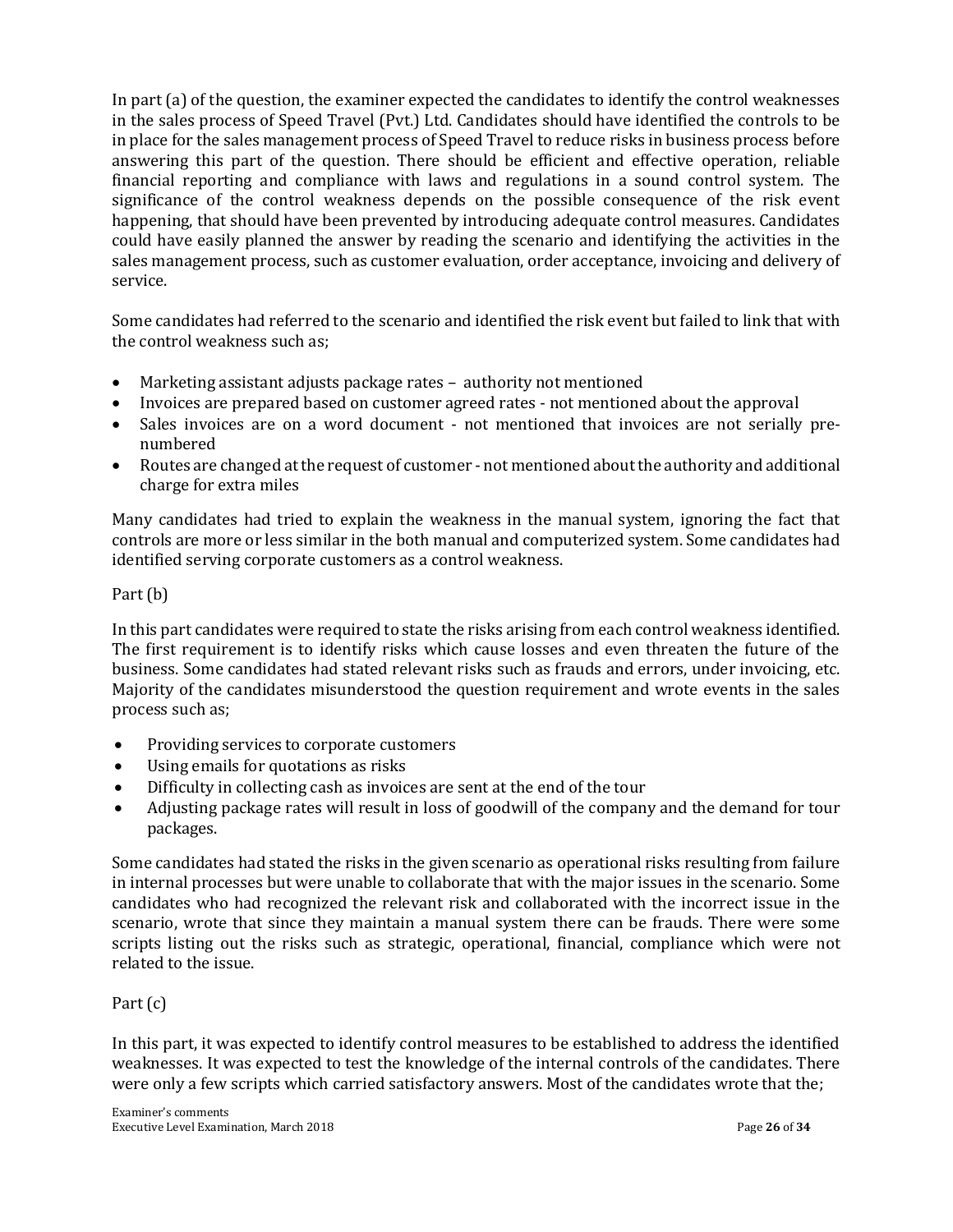- Sales system should be computerized.
- The invoices should be in printed forms or in an excel sheet.

Some candidates had written following without linking to the event and the risk.

- Fix the rates
- Allocate a representative to each tour

# Part (d)

In this part of the question the candidates were required to identify the lapses in the cash process of the given scenario. It was expected to test the knowledge in cash process such as collection of cash, safe keeping deposit with the bank, updating the cash book, etc. If the candidates had listed the events given in the scenario, they could have easily identified the lapses. As per the given information, it was implied that the scenario referred to a centralized cash process. As per the scenario;

- Cash collection of the branch is deposited in the bank once in three days. This information implies that there is an issue with the security of cash.
- Sales summary together with copies of invoices are sent to head office, and they are filed. As per this information it reflects that there is an issue with the accuracy of recorded receipts.
- The cash book and the sales ledger are updated based on the collection summary. This reflected that there was an issue with regard to accounting.
- They considered buying safes vaults for branches. It reflected that there was an issue with the security of cash.

Most of the candidates had failed to identify the lapses in the cash process requirement. Majority of the candidates have identified the deposit of some collections recorded in the cash book that were not realized for more than three days, but were unable to link that to the process where the lapse was that the deposit slips were not checked with the collection summary. Some candidates had looked at the issues in a business approach and discussed the cost effectiveness of buying safes and transporting cash which was not the question's requirement.

There were some candidates who identified the lapses but presented the answer as control tests such as check collection summary with the sales invoices, check deposit slips with the collection summary. They had referred to the scenario and written steps to overcome the risk which was not the question's requirement. Some of those steps written are as shown below;

- Bank daily without keeping cash in the drawer,
- Update the cash book with the deposit slips and check with the collection summary.

# **Conclusion**

It is clear that many candidates had not prepared properly for the exam and failed to learn the topics in sufficient depth. As the question paper was within the syllabus, they could have easily earned the required marks if they had read the study text. It was disappointing to note that some candidates who have the subject knowledge were unable to produce the relevant answer as they were unable to comprehend the question and plan the answer accordingly. The common mistakes reflected by unsuccessful candidates, were that they did not attempt to comprehend the question requirement and manage the time. They could have overcome these weaknesses if they had done few past papers.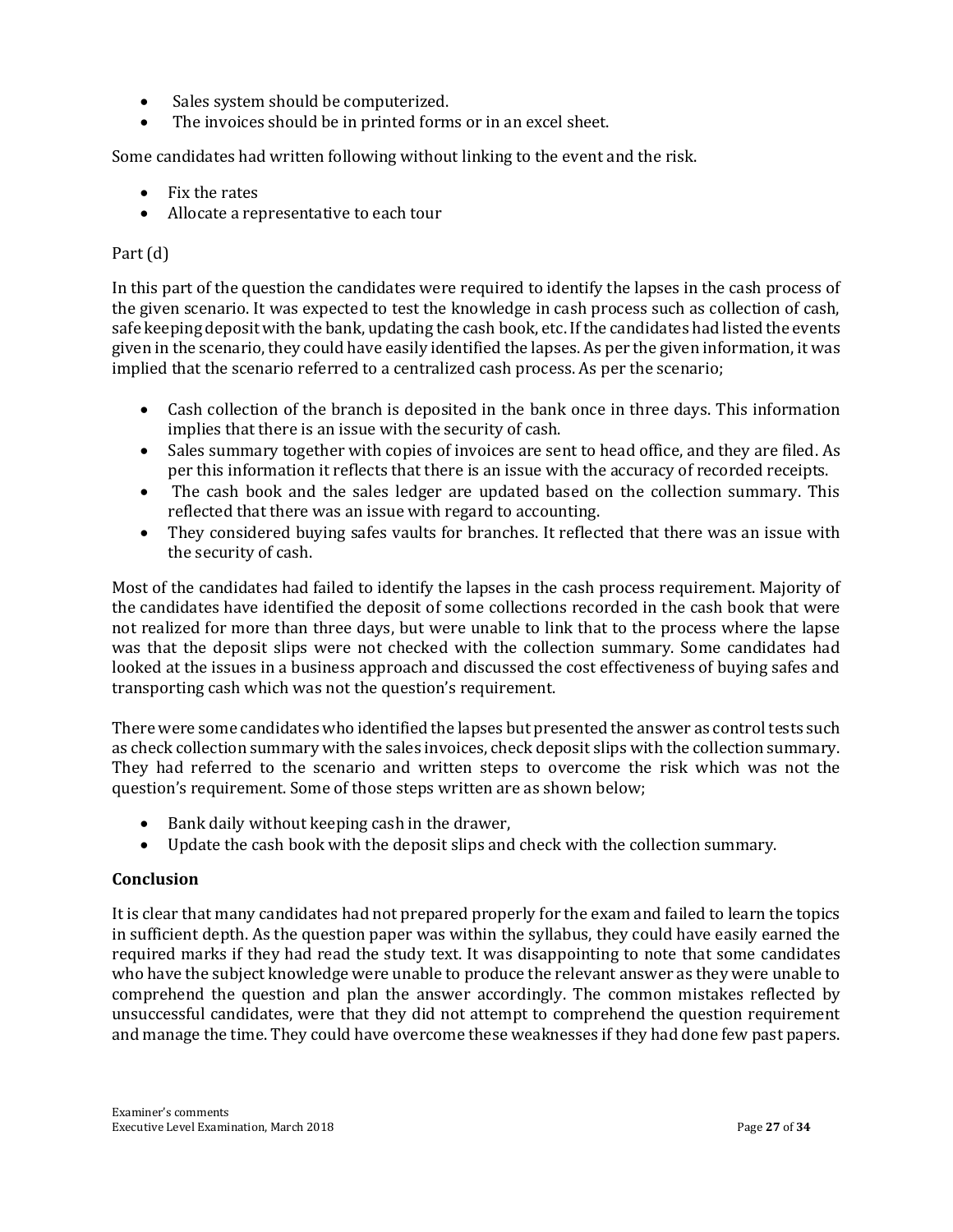

# **KE5 – Commercial Insight for Management March 2018**

**Examiner's Comments**

# **Question-wise Comments**

# **Question 01**

## **General comments**

Overall performance of the candidates was good for this Multiple Choice Questions (MCQ) which carried 20 marks. The MCQs were based on characteristics of a service, measure of efficiencies, top management skills, calculation basis for GNP, environmental dynamism, effectiveness of advertising expenditure, accountability, law of marginal returns, minimum efficient scale and analytical models for unstructured decision making.

#### **Specific comments**

Most of the students could not choose the correct answer for Q. no. 1.5 & 1.9. A fair number of students had selected the correct answer for example 1.2, 1.3 & 1.4.

#### **Question 02**

#### **General comments**

Overall performance of the candidates was good. This question carried 30 marks and required candidates;

- 2.1 To explain the terms 'Vision' and 'Mission'.
- 2.2 To explain allocative efficiency in a perfect competition using a diagram.
- 2.3 To explain social and demographic trends to be used for making business decisions.
- 2.4 To explain two factors that need to be considered to outsource a particular service.
- 2.5 To state advantages of having a matrix Organizational structure.
- 2.6 To explain the difference between the terms 'power' and 'authority'.
- 2.7 To state 3 activities involved in tactical control.
- 2.8 To state 3 characteristics of end products produced under continuous flow production method.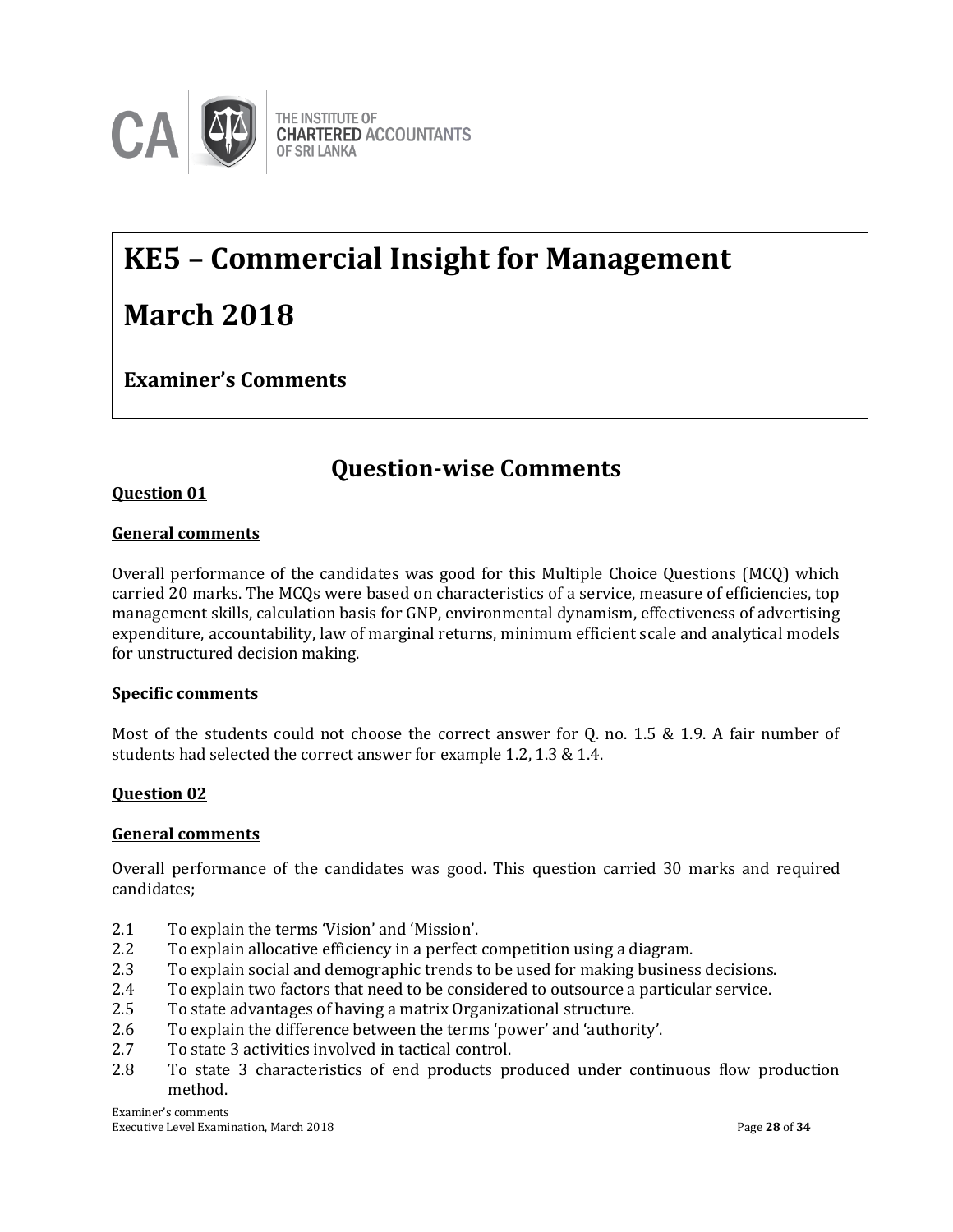- 2.9 To explain 2 examples of external economies of scale.
- 2.10 To explain the difference between marketing orientation and production orientation.

# **Specific comments**

- 2.1 'Overall aspiration for the future representing Origination's strategic intent' is the vision for some students who earned allocated marks. Some correctly explained that 'mission' expresses basic functions of an Organization in terms of products and services it produces for its clients. Some incorrectly identified vision as 'future objectives' of an Organization. Some viewed 'mission' as an explanation to the vision statement. According to some, the mission includes 'strategies'.
- 2.2 Allocative efficiency is achieved under perfect competition in the long run when MC=price and where resources are allocated in an optimal way, i.e. most cost effective way. Most of the students, could not provide this answer. Some had correctly drawn the diagram but could not clearly indicate the main condition under which allocative efficiency operates, i.e. MC=price.
- 2.3 Changing age structure of the labour force, will have an impact on the businesses. Income and wealth and buying pattern of customers also make an impact on the business. Goods and services could be marketed to people at specific stages of age, wealth & income. Some just cited without explaining environmental factors and trends like environmental and climate changes, level of education etc. as factors that businesses need to be aware of when making decisions.
- 2.4 Both direct cost and indirect cost of outsourcing, period of requirement of outsourcing, degree of specific business knowledge about the service subject to be outsourced, etc. are some factors that need to be considered when deciding to outsource, as per some students who earned the allocated marks. Almost all mentioned that cost of outsourcing needs to be considered. Some had given lengthy explanations on the possibility of impact on goodwill when services are outsourced which earned only a few marks.
- 2.5 Some had correctly stated that greater flexibility of workflow and decision making, enhancement of inter-disciplinary co-operation, motivation and employee development as advantages of having a matrix Organizational structure. Some incorrectly stated that matrix organizations will help in identifying human resources of the organization and delegation of authority, etc. Some stated that the matrix structure will help to exercise better supervision which earned no marks.
- 2.6 A few candidates held a wrong view on 'power' and 'authority'. According to them, 'Authority' related to the Board of Directors and 'Power' is the persons who hold responsibilities. Power is the ability to get work done and authority is the right to take certain decisions within certain boundaries, according to some candidates who earned full marks.
- 2.7 Tactical planning, Budgeting, Development and implementation of procedures and monitoring are some activities involved in tactical control. Nevertheless, some wrongly stated financial control, cost control, stock control, etc. as activities involved in tactical control, while some others stated promoting employees, making decisions, etc. as activities under reference.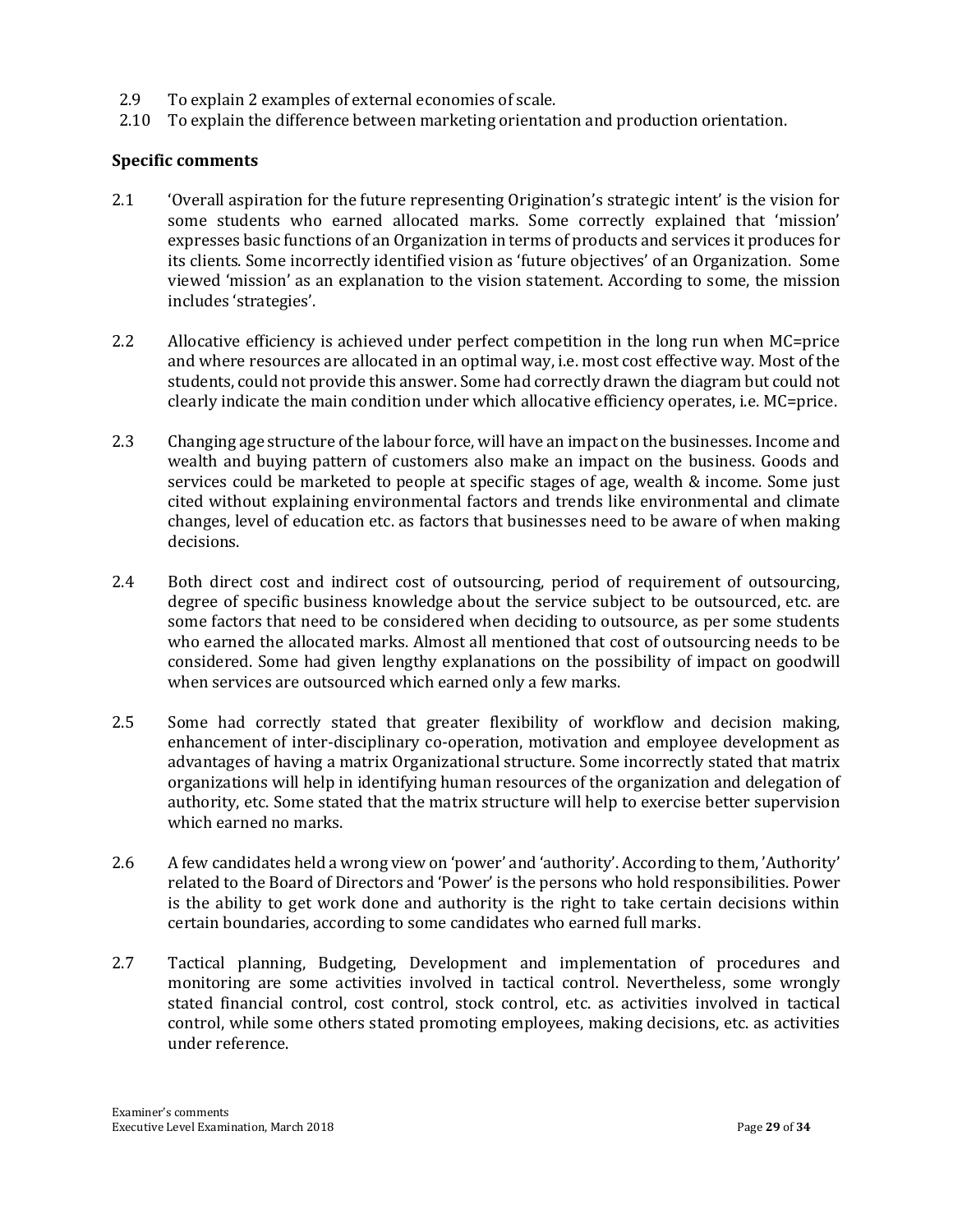- 2.8 Characteristics of the end products produced under the continuous flow production are produced in high volume and standardized where the range of products are not diverse. But some stated that cost of production is minimal and production is made on orders received for which marks were not awarded.
- 2.9 Since specialized support services like external educational services, transport service, provision of components, etc. are created due to large scale production, external economies of scale will accrue to large scale producers. Some incorrectly explained that due to the use of large scale machinery, benefits could be accrued. Some just stated 'advertising', 'news papers' without being explaining how they help in earning external economies of scale.
- 2.10 Under Marketing Orientation, organizations need to interpret customer needs and produce products and services that meet customer requirements. Production orientation means producing goods and services at optimum quality and at minimum cost where the customer needs and wants are not given due consideration. Some did not have a clear understanding over the difference of that in comparison to production orientation, where organizations make available goods and services abundantly for customer satisfaction. Some just stated production orientation is based on production and market orientation is based on customers without providing an explanation.

# **General comments**

Overall performance of the candidates was good. The question carried 10 marks and required candidates to;

- (a) State four factors of production and factor payments associated with each factor.
- (b) Explain effects on quantity demanded of inferior goods and luxury goods as a result of a change in household income.
- (c) Explain the impact on the Production Possibility Frontier (PPF), if higher technological improvement in the production of capital goods than that in the production of consumer goods (ii) in an economic recession.

# **Specific comments**

- (a) Most of the students stated Land, Labour, Capital and Entrepreneurship as factors of production and rent, wages, interest and profit respectively as factor -payment. A few made mistakes like machinery as factor payment for capital and equity as factor payment for Entrepreneurship.
- (b) Income elasticity of inferior goods is negative and Income elasticity of luxurious goods is positive. Most of the students had correctly identified the relationships between income and demand for inferior goods and luxury goods. Some could not adequately explain as to why the demand of inferior goods falls when income increases i.e. Households will start moving towards quality goods. A few stated that Income Elasticity (IE) of inferior goods is positive and IE of luxury goods is negative which earned no marks.
- (c) (i) When technology is improved in production of capital goods than that of consumer goods, (e.g. 5%) more capital goods (e.g. 10% increase) could be produced with the given resources. As a result, Production Possibility Frontier (PPF) will shift to the right and will appear as given below.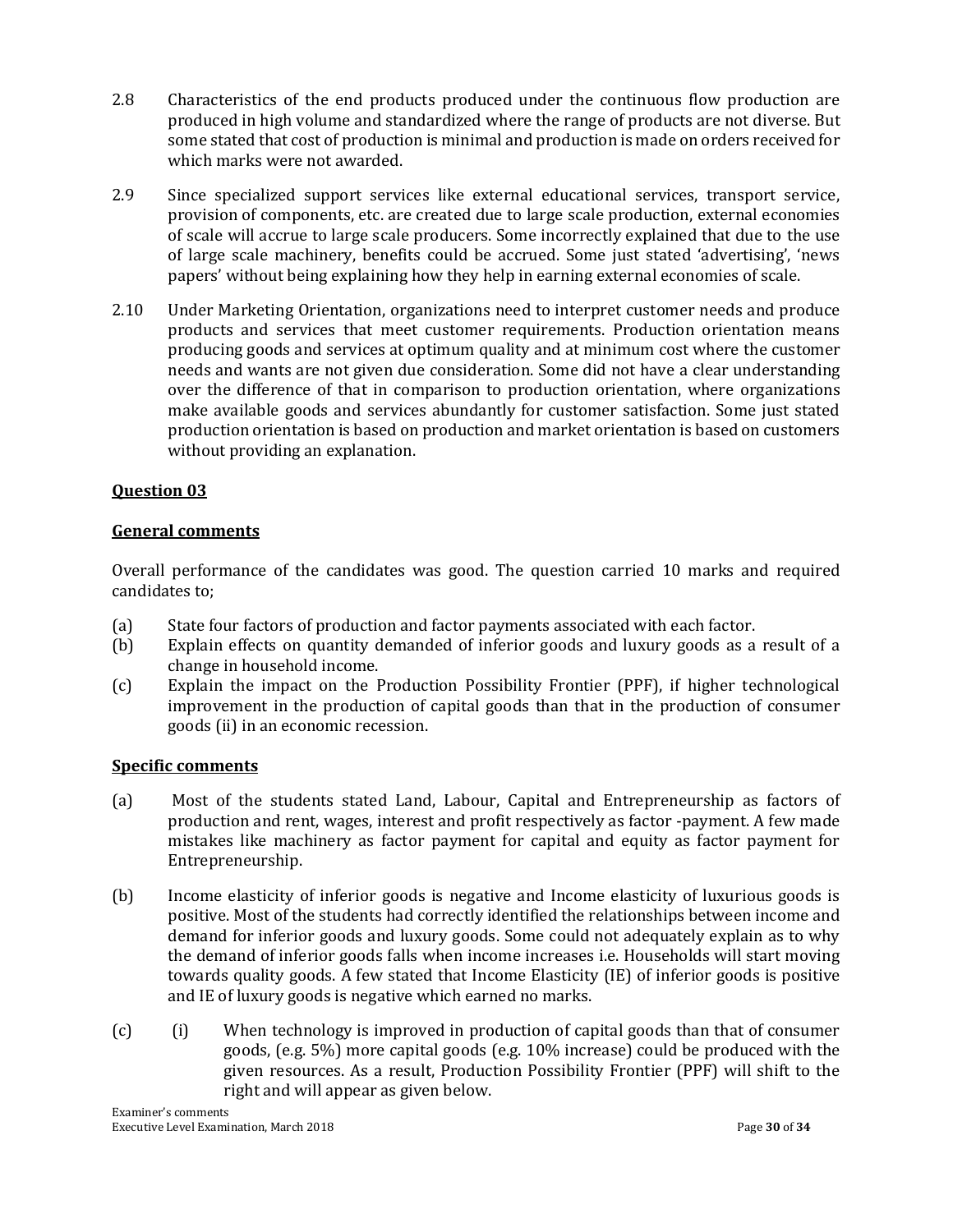



Some candidates were wrongly inclined to the view that capital goods could be produced more due to technological advancement but at a higher cost.

(c) (ii) Economic recession results in reduction of production capabilities and therefore PPF curve will shift inwards as shown below.



Capital goods

Some have marked an inefficient production point as given below to show the outcome of a recession for which marks were not awarded.

Consumer goods



Capital goods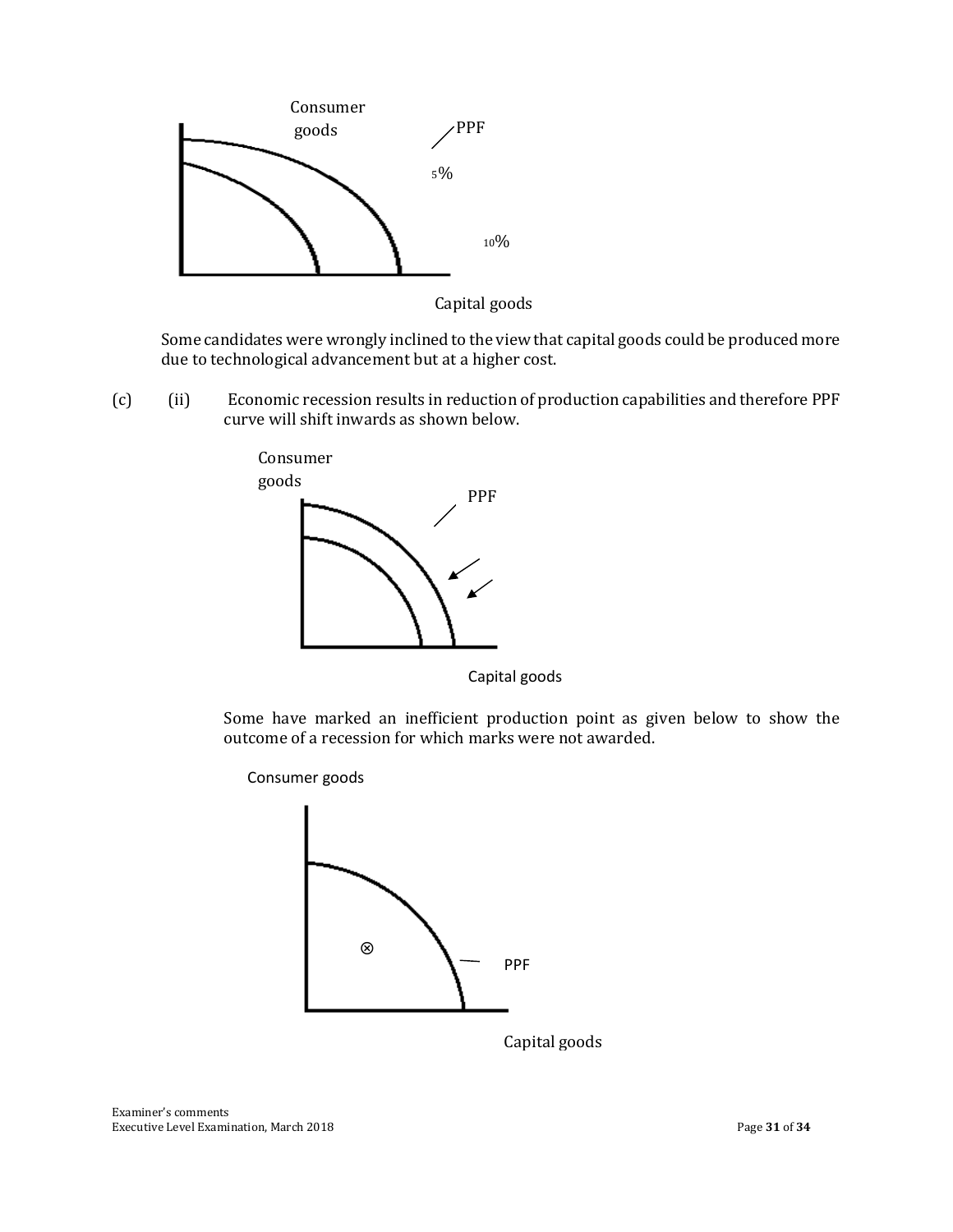#### **General comments**

Most of the candidates scored less than 5, i.e. less than 50% for this 10 mark question. Candidates were required to;

- (a) List 3 characteristics of an oligopoly
- (b) Explain kinked demand curve
- (c) State 3 factors that determine the success of a price cartel

#### **Specific comments**

- (a) Some correctly listed characteristics of oligopoly as A few large firms, barriers to entry, homogenous products or differentiated products, Firms' production decisions are interdependent and both price and non-price competition. Some identified an oligopoly firm as a price taker for which no marks were allocated. Some identified the players in the oligopoly market as 'suppliers' rather than 'firms'.
- (b) Some have drawn kinked demand curve (D=AR) highlighting elastic and Inelastic potions. Most of the students were unable to answer this part correctly whilst some had drawn the (equilibrium) graph meant for a Monopolist.
- (c) Some incorrectly mentioned that success will depend on the number of items produced, cost incurred, etc. A few stated correctly that success of a cartel depends on whether all or most of the producers are included in the cartel and whether there are no close substitutes for the product. Also, price elasticity of demand has to be inelastic, for a cartel to be successful.

#### **Question 05**

#### **General comments**

Average performance of the candidates was poor. This question carried 10 marks and required candidates to;

- (a) State 4 reasons for reduction in consumer spending due to a rise in interest rates.
- (b) Explain 3 actions an international trading that a Company can take to reduce the risk of suffering losses on foreign exchange transactions.

#### **Specific comments**

- (a) A rise in interest rates will result in lesser borrowing, lesser consumption, higher savings and depress the value of non-monitory assets. Some had just mentioned that consumer income will come down as a result of rise in the interest rates. They should have mentioned that a rise in interest rates leaves less income for consumers.
	- (c) Action taken to mitigate risks of suffering losses include, inter alia, buying currencies forward, dealing with strong currencies, using derivatives, etc. Some explained incorrectly that the two countries concerned could negotiate for fixed exchange rate to mitigate the exchange losses, whereas some others were of the view of discouraging imports and encouraging exports so that exchange losses could be reduced, for which no marks were awarded.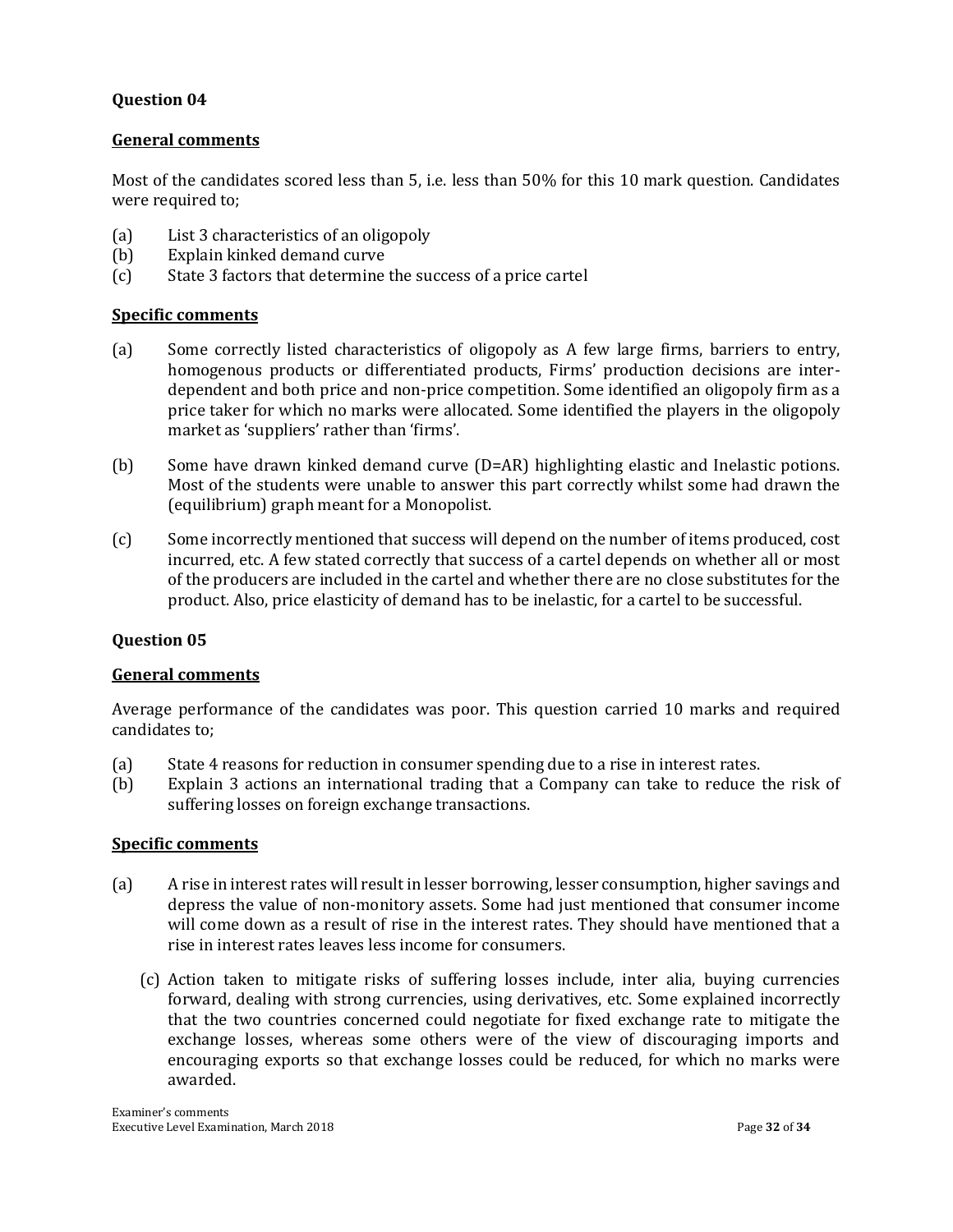#### **General comments**

Performance of the candidates was at acceptable level. The question carried 10 marks and required candidates to;

- (a) State 4 objectives of having a performance appraisal for employees
- (b) Identify 4 benefits the organization would achieve by providing training & development to employees
- (c) State 2 methods of on-the-job training

## **Specific comments**

- (a) According to some students, objectives of Performance Appraisal (PA) included, comparing the individual's level of performance against a standard, identifying the individual's training needs, identifying the areas that needed improvements, etc. for which full marks were given. Some repeated the question i.e. performance appraisal is done to appraise the employees performance. Some have come up with remotely related objectives of PA. E.g. PA is done to motivate employees and to increase productivity.
- (b) Some have correctly identified that employee-training would pave the way for lowering cost, increasing productivity, minimizing accidents, creating healthy and safety environment, motivating employees, helping change management, etc. A few identified training employees will enhance the firm's goodwill and attract customers which was not directly related to the question.
- (c) Job rotation, temporary promotion, providing coaching & instructions, etc. are some methods of training. A few students incorrectly stated that 'probation period' is a training method.

#### **Question 07**

#### **General comments**

Performance of the candidates was good. The question carried 20 marks and required candidates, as per the given scenario, to;

- (a) Calculate market equilibrium price and quantity
- (b) Calculate the point price elasticity of demand
- (c) (i) Explain the impact of increase in demand for laborers on the market for tea
	- (ii) Explain the impact of compromising the quality on the tea market
	- (iii) Explain the impact of price setting for USD 400 per Kg by the govt. on the tea market.
- (d) Explain the impact of establishing minimum daily wage for teapluckers on the labour market.
- (e) Explain the effect on total revenue of Highland Tea, if it charges a higher price for its products.
- (f) Discuss 3 key factors that the Company should look at, when undertaking a competitor analysis.